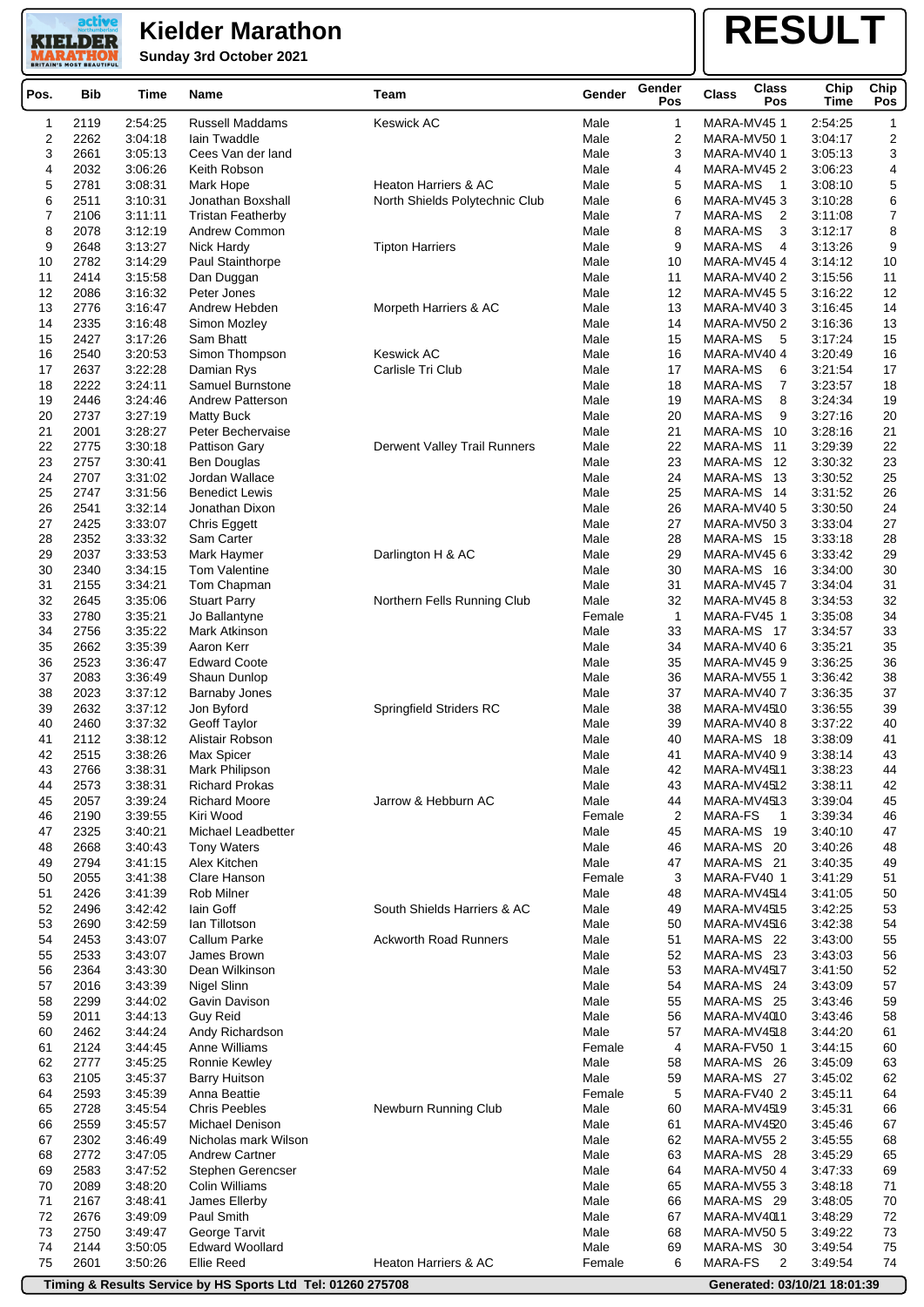**Sunday 3rd October 2021**

active **KIELDER MARATHO** 

# **RESULT**

| Pos.       | <b>Bib</b>   | Time               | Name                                                        | Team                                               | Gender           | Gender<br>Pos | <b>Class</b> | <b>Class</b><br>Pos        | Chip<br>Time                 | Chip<br>Pos |
|------------|--------------|--------------------|-------------------------------------------------------------|----------------------------------------------------|------------------|---------------|--------------|----------------------------|------------------------------|-------------|
| 76         | 2659         | 3:50:36            | Robert Nisbet                                               |                                                    | Male             | 70            |              | MARA-MV554                 | 3:50:11                      | 76          |
| 77         | 2467         | 3:50:51            | Jay Meston                                                  | South Shields Harriers & AC                        | Male             | 71            |              | MARA-MS 31                 | 3:50:27                      | 77          |
| 78         | 2092         | 3:51:38            | <b>Ben White</b>                                            |                                                    | Male             | 72            |              | MARA-MS 32                 | 3:51:29                      | 78          |
| 79         | 2316         | 3:51:47            | Claire Macaskill                                            |                                                    | Female           | 7             |              | MARA-FV45 2                | 3:51:31                      | 80          |
| 80         | 2444         | 3:51:55            | Murray Talbot                                               |                                                    | Male             | 73            |              | MARA-MS 33                 | 3:51:43                      | 81          |
| 81         | 2644         | 3:52:02            | Michael Guy                                                 |                                                    | Male             | 74            |              | MARA-MV4012                | 3:51:59                      | 85          |
| 82         | 2265         | 3:52:05            | <b>Andrew Crozier</b>                                       |                                                    | Male             | 75            |              | MARA-MS 34                 | 3:51:44                      | 82          |
| 83         | 2313         | 3:52:05            | Cameron Austin-fell                                         |                                                    | Male             | 76            |              | MARA-MS 35                 | 3:51:29                      | 79          |
| 84<br>85   | 2733<br>2727 | 3:52:26<br>3:52:32 | Ethan Proud<br>Ben Kitchen                                  |                                                    | Male<br>Male     | 77<br>78      |              | MARA-MS 36<br>MARA-MS 37   | 3:51:44<br>3:51:51           | 83<br>84    |
| 86         | 2702         | 3:52:33            | Jacob Soupe                                                 |                                                    | Male             | 79            |              | MARA-MS 38                 | 3:52:07                      | 86          |
| 87         | 2570         | 3:52:37            | Paul Airey                                                  |                                                    | Male             | 80            |              | MARA-MV4521                | 3:52:16                      | 88          |
| 88         | 2628         | 3:52:46            | Martin Randall                                              | <b>Swaledale Runners</b>                           | Male             | 81            |              | MARA-MV50 6                | 3:52:14                      | 87          |
| 89         | 2589         | 3:53:48            | <b>Sharif Moneeb</b>                                        |                                                    | Male             | 82            |              | MARA-MV4013                | 3:53:11                      | 89          |
| 90         | 2386         | 3:54:30            | Connor Lee                                                  |                                                    | Male             | 83            |              | MARA-MS 39                 | 3:54:20                      | 90          |
| 91         | 2748         | 3:55:00            | Craig Mulvaney                                              |                                                    | Male             | 84            |              | MARA-MV4522                | 3:54:45                      | 92          |
| 92         | 2621         | 3:55:03            | Andrew Green                                                | Denby Dale Athletics Club                          | Male             | 85            |              | MARA-MV50 7                | 3:54:55                      | 93          |
| 93         | 2526         | 3:55:20            | Daren Harman                                                |                                                    | Male             | 86            |              | MARA-MV50 8                | 3:55:02                      | 94          |
| 94         | 2184         | 3:55:23            | Claire O'malley                                             |                                                    | Female           | 8             | MARA-FS      | 3                          | 3:54:36                      | 91          |
| 95         | 2718         | 3:55:29            | <b>Andrew Beniams</b>                                       |                                                    | Male             | 87            |              | MARA-MV601                 | 3:55:14                      | 95          |
| 96         | 2758         | 3:55:32            | John Glenwright                                             |                                                    | Male             | 88            |              | MARA-MV50 9                | 3:55:20                      | 96          |
| 97         | 2717         | 3:55:57            | <b>Scott Bowes</b>                                          | <b>York Knavesmire Harriers</b>                    | Male             | 89            |              | MARA-MS 40                 | 3:55:29                      | 97          |
| 98<br>99   | 2093<br>2150 | 3:55:59<br>3:56:36 | <b>James Chambers</b><br>Jamie Ward                         |                                                    | Male<br>Male     | 90<br>91      |              | MARA-MV4014<br>MARA-MS 41  | 3:55:44<br>3:56:12           | 98<br>99    |
| 100        | 2017         | 3:56:47            | Stephen Rowell                                              |                                                    | Male             | 92            |              | MARA-MS 42                 | 3:56:38                      | 101         |
| 101        | 2480         | 3:57:18            | Louise Ross                                                 | bellahouston road runners                          | Female           | 9             |              | MARA-FV40 3                | 3:56:45                      | 102         |
| 102        | 2163         | 3:57:36            | Simon Benson                                                |                                                    | Male             | 93            |              | MARA-MS 43                 | 3:57:16                      | 103         |
| 103        | 2796         | 3:57:53            | Nicholas Casey                                              |                                                    | Male             | 94            |              | MARA-MS 44                 | 3:56:13                      | 100         |
| 104        | 2485         | 3:57:56            | Tom Pagett                                                  |                                                    | Male             | 95            | MARA-MS      | -45                        | 3:57:39                      | 104         |
| 105        | 2004         | 3:58:54            | Nicola Gover                                                |                                                    | Female           | 10            | MARA-FS      | 4                          | 3:58:42                      | 105         |
| 106        | 2027         | 3:59:58            | Paul Rowlands                                               |                                                    | Male             | 96            |              | MARA-MV4015                | 3:59:35                      | 106         |
| 107        | 2616         | 4:01:00            | Amy Alcorn                                                  |                                                    | Female           | 11            | MARA-FS      | 5                          | 4:00:44                      | 107         |
| 108        | 2508         | 4:01:39            | <b>Alex Fiddes</b>                                          | <b>Red Kite Runners</b>                            | Female           | 12            | MARA-FS      | 6                          | 4:01:00                      | 108         |
| 109        | 2765         | 4:01:39            | Connor Hoyle                                                |                                                    | Male             | 97            |              | MARA-MS 46                 | 4:01:02                      | 109         |
| 110<br>111 | 2123<br>2623 | 4:01:57<br>4:02:08 | Paul Doxford                                                | South Shields Harriers & AC                        | Male<br>Male     | 98<br>99      |              | MARA-MV60 2<br>MARA-MV5010 | 4:01:32<br>4:01:53           | 112<br>113  |
| 112        | 2094         | 4:02:16            | Phillip Dickinson<br>Sophie Mcphillips                      |                                                    | Female           | 13            | MARA-FS      | 7                          | 4:01:09                      | 111         |
| 113        | 2288         | 4:02:26            | James Smout                                                 |                                                    | Male             | 100           | MARA-MS      | 47                         | 4:02:12                      | 114         |
| 114        | 2665         | 4:02:34            | Emma Young                                                  |                                                    | Female           | 14            | MARA-FS      | 8                          | 4:01:03                      | 110         |
| 115        | 2680         | 4:02:44            | <b>Kurt Dale</b>                                            |                                                    | Male             | 101           |              | MARA-MS 48                 | 4:02:31                      | 115         |
| 116        | 2298         | 4:02:55            | Lee Ellis                                                   |                                                    | Male             | 102           |              | MARA-MV4523                | 4:02:40                      | 117         |
| 117        | 2049         | 4:03:31            | <b>Gregory Davies</b>                                       | North Shields Polytechnic Club                     | Male             | 103           |              | MARA-MV4524                | 4:03:22                      | 118         |
| 118        | 2527         | 4:03:40            | Neville Parkin                                              | Run Peterlee                                       | Male             | 104           |              | MARA-MV5011                | 4:02:34                      | 116         |
| 119        | 2223         | 4:04:14            | David Smith                                                 |                                                    | Male             | 105           |              | MARA-MV4525                | 4:03:58                      | 119         |
| 120        | 2278         | 4:05:01            | Tomasz Jedynak                                              |                                                    | Male             | 106           |              | MARA-MV4016                | 4:04:47                      | 125         |
| 121        | 2567         | 4:05:08            | Shaun Winter                                                |                                                    | Male             | 107           |              | MARA-MS 49                 | 4:04:46                      | 124         |
| 122<br>123 | 2618<br>2542 | 4:05:24<br>4:05:33 | Keith Sully<br>Ilze Skujina                                 |                                                    | Male<br>Female   | 108<br>15     | MARA-FS      | MARA-MV4017<br>- 9         | 4:04:14<br>4:04:17           | 121<br>122  |
| 124        | 2646         | 4:05:43            | Adam Shane                                                  |                                                    | Male             | 109           |              | MARA-MS 50                 | 4:05:28                      | 127         |
| 125        | 2752         | 4:05:54            | <b>Martin Holt</b>                                          | <b>Moorfoot Runners</b>                            | Female           | 16            |              | MARA-FV50 2                | 4:05:23                      | 126         |
| 126        | 2729         | 4:06:02            | Jaime Mcguigan                                              |                                                    | Male             | 110           |              | MARA-MV4018                | 4:04:09                      | 120         |
| 127        | 2512         | 4:06:03            | Julie Lemin                                                 | <b>Blyth Running Club</b>                          | Female           | 17            |              | MARA-FV45 3                | 4:05:44                      | 129         |
| 128        | 2434         | 4:06:08            | Charles Lamb                                                |                                                    | Male             | 111           |              | MARA-MV4019                | 4:05:41                      | 128         |
| 129        | 2514         | 4:06:26            | Stephen Mowat                                               |                                                    | Male             | 112           |              | MARA-MS 51                 | 4:04:45                      | 123         |
| 130        | 2030         | 4:06:54            | Stella Paddick                                              |                                                    | Female           | 18            |              | MARA-FV45 4                | 4:06:34                      | 130         |
| 131        | 2191         | 4:07:05            | James Pitchford                                             |                                                    | Male             | 113           |              | MARA-MV4020                | 4:06:53                      | 132         |
| 132        | 2525         | 4:07:25            | Chris. Thompson                                             | Redcar Running Club                                | Male             | 114           |              | MARA-MV5012                | 4:07:02                      | 133         |
| 133        | 2005         | 4:07:27            | <b>Richard Gover</b>                                        |                                                    | Male             | 115           |              | MARA-MV4021                | 4:07:22                      | 134         |
| 134        | 2358         | 4:07:53            | <b>Martin Greensmith</b>                                    |                                                    | Male             | 116           |              | MARA-MS 52                 | 4:06:46                      | 131         |
| 135        | 2290         | 4:08:04            | <b>Stuart Morrison</b>                                      |                                                    | Male             | 117           |              | MARA-MV4022                | 4:07:26                      | 135         |
| 136<br>137 | 2522<br>2761 | 4:08:19<br>4:09:05 | David Lambert<br>Nicola Powley                              | North Shields Polytechnic Club                     | Male             | 118           |              | MARA-MV4023<br>MARA-FS 10  | 4:07:43<br>4:08:46           | 136<br>139  |
| 138        | 2109         | 4:09:05            | Kathryn Common                                              | Washington Running Club<br>Washington Running Club | Female<br>Female | 19<br>20      |              | MARA-FV40 4                | 4:08:46                      | 138         |
| 139        | 2036         | 4:09:05            | lan Hodson-fraser                                           | Washington Running Club                            | Male             | 119           |              | MARA-MV4526                | 4:08:45                      | 137         |
| 140        | 2749         | 4:10:15            | Zoe Neasham                                                 |                                                    | Male             | 120           |              | MARA-MV4527                | 4:08:58                      | 140         |
| 141        | 2740         | 4:10:22            | Kyle Shaw                                                   |                                                    | Female           | 21            |              | MARA-FS 11                 | 4:09:04                      | 141         |
| 142        | 2067         | 4:10:32            | David Ailano                                                |                                                    | Male             | 121           |              | MARA-MV5013                | 4:10:08                      | 142         |
| 143        | 2673         | 4:10:55            | Martyn Savage                                               |                                                    | Male             | 122           |              | MARA-MV4528                | 4:10:41                      | 144         |
| 144        | 2682         | 4:11:38            | John Taylor                                                 | Blaydon Harriers & AC                              | Male             | 123           |              | MARA-MV4529                | 4:11:23                      | 146         |
| 145        | 2710         | 4:11:39            | Steven Bond                                                 |                                                    | Male             | 124           |              | MARA-MV4024                | 4:11:07                      | 145         |
| 146        | 2513         | 4:12:07            | Phil Sturt                                                  |                                                    | Male             | 125           |              | MARA-MS 53                 | 4:10:27                      | 143         |
| 147        | 2617         | 4:12:22            | Piers Hillier                                               |                                                    | Male             | 126           |              | MARA-MV4025                | 4:12:06                      | 148         |
| 148        | 2077         | 4:12:27            | <b>Richard Heslop</b>                                       | Prudhoe Plodders Running Club                      | Male             | 127           |              | MARA-MV4026                | 4:11:56                      | 147         |
| 149        | 2015         | 4:12:48            | Lewis Bell                                                  |                                                    | Male             | 128           |              | MARA-MS 54                 | 4:12:19                      | 150         |
| 150        | 2404         | 4:12:48            | <b>Garry Shemmings</b>                                      |                                                    | Male             | 129           |              | MARA-MS 55                 | 4:12:20                      | 151         |
|            |              |                    | Timing & Results Service by HS Sports Ltd Tel: 01260 275708 |                                                    |                  |               |              |                            | Generated: 03/10/21 18:01:39 |             |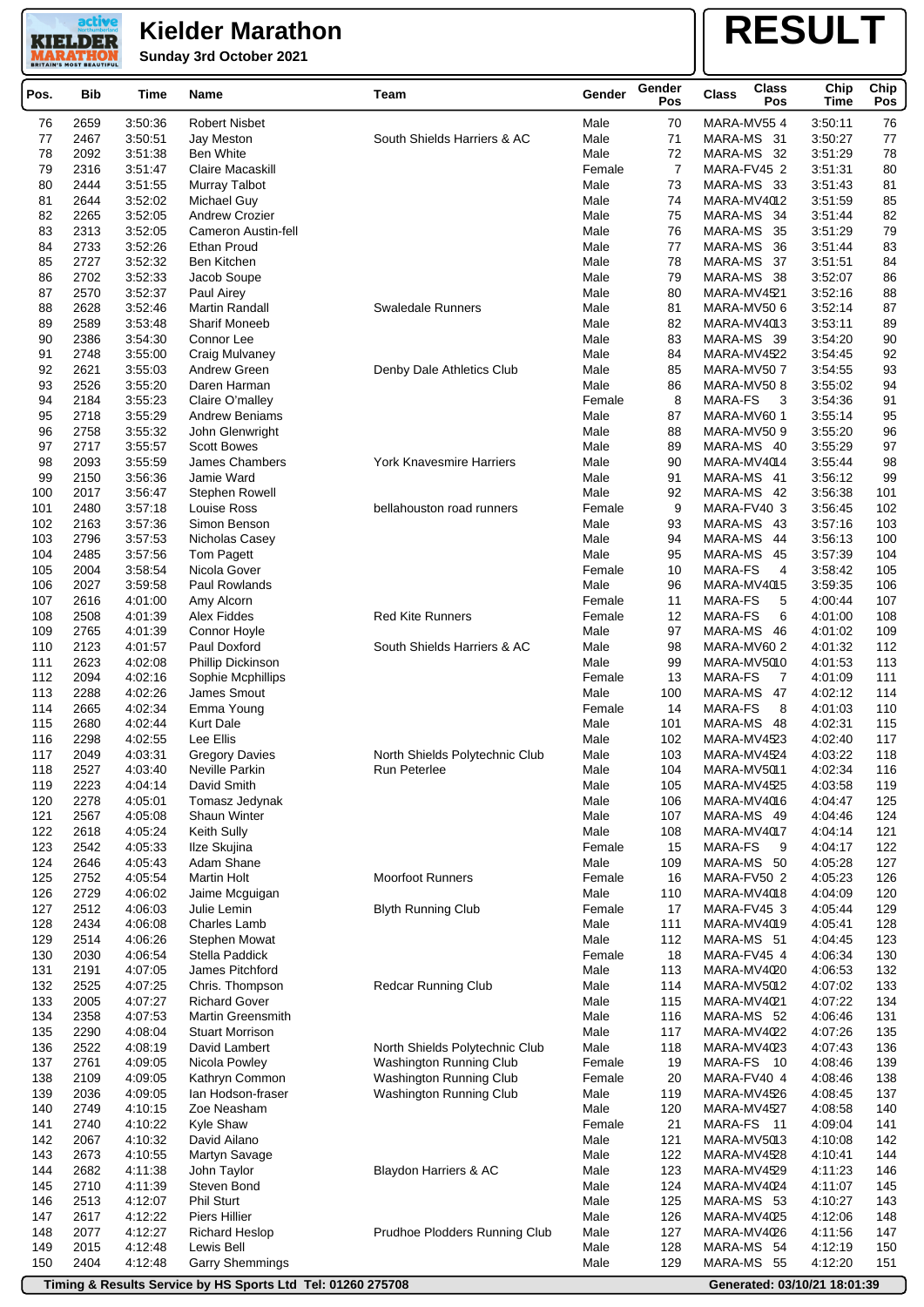**Sunday 3rd October 2021**

active **KIELDER** 

### **RESULT**

| Pos.       | <b>Bib</b>   | Time               | Name                                        | Team                              | Gender         | Gender<br>Pos | <b>Class</b><br><b>Class</b><br>Pos | Chip<br>Time       | Chip<br>Pos |
|------------|--------------|--------------------|---------------------------------------------|-----------------------------------|----------------|---------------|-------------------------------------|--------------------|-------------|
| 151        | 2402         | 4:12:48            | Gary Baker                                  |                                   | Male           | 130           | MARA-MS 56                          | 4:12:21            | 152         |
| 152        | 2464         | 4:13:07            | Daniel Halpin                               | North Shields Polytechnic Club    | Male           | 131           | MARA-MS 57                          | 4:13:07            | 154         |
| 153        | 2683         | 4:13:19            | <b>Tim Harris</b>                           |                                   | Male           | 132           | MARA-MV5014                         | 4:12:43            | 153         |
| 154        | 2699         | 4:13:29            | Karen Hartley                               |                                   | Female         | 22            | MARA-FV40 5                         | 4:12:07            | 149         |
| 155        | 2504         | 4:14:22            | Danny Chrisanthou                           |                                   | Male           | 133           | MARA-MV5015                         | 4:13:46            | 155         |
| 156        | 2428         | 4:14:44            | Omar Al-naimi                               |                                   | Male           | 134           | MARA-MV4530                         | 4:14:24            | 157         |
| 157        | 2700         | 4:15:18            | Amelia Davies                               |                                   | Female         | 23            | MARA-FV40 6                         | 4:13:56            | 156         |
| 158<br>159 | 2034<br>2671 | 4:16:08<br>4:16:54 | Andrew Stichbury                            | Tynedale Harriers & AC            | Male<br>Male   | 135<br>136    | MARA-MV5016<br>MARA-MV555           | 4:15:40<br>4:16:15 | 158<br>159  |
| 160        | 2681         | 4:17:06            | John Lambert<br>John Harrison               |                                   | Male           | 137           | MARA-MS 58                          | 4:16:27            | 160         |
| 161        | 2273         | 4:17:25            | <b>Matthew Oliver</b>                       |                                   | Male           | 138           | MARA-MS 59                          | 4:17:01            | 162         |
| 162        | 2441         | 4:17:56            | <b>Richard Godfrey</b>                      |                                   | Male           | 139           | MARA-MS 60                          | 4:17:10            | 163         |
| 163        | 2041         | 4:17:59            | Stephen Wilburn                             |                                   | Male           | 140           | MARA-MV4531                         | 4:17:27            | 164         |
| 164        | 2274         | 4:18:05            | Claire Campbell                             |                                   | Female         | 24            | MARA-FS<br>- 12                     | 4:16:51            | 161         |
| 165        | 2744         | 4:18:53            | Nicola Hearn                                |                                   | Female         | 25            | MARA-FV50 3                         | 4:18:16            | 165         |
| 166        | 2391         | 4:19:05            | <b>Matthew Scott</b>                        |                                   | Male           | 141           | MARA-MS 61                          | 4:18:52            | 167         |
| 167        | 2254         | 4:19:41            | Chris Melia                                 |                                   | Male           | 142           | MARA-MV4532                         | 4:19:23            | 168         |
| 168<br>169 | 2253<br>2073 | 4:19:44<br>4:19:45 | <b>Graham Tapp</b><br>John Laws             | North Shields Polytechnic Club    | Male<br>Male   | 143<br>144    | MARA-MS 62<br>MARA-MV651            | 4:19:25<br>4:18:31 | 169<br>166  |
| 170        | 2532         | 4:20:29            | Andrew Mcpherson                            |                                   | Male           | 145           | MARA-MV4533                         | 4:20:07            | 170         |
| 171        | 2408         | 4:20:46            | Thomas Digby                                |                                   | Male           | 146           | MARA-MV4027                         | 4:20:26            | 171         |
| 172        | 2242         | 4:20:46            | Stephen Alcorn                              |                                   | Male           | 147           | MARA-MS 63                          | 4:20:34            | 174         |
| 173        | 2165         | 4.21:11            | Mark Smith                                  |                                   | Male           | 148           | MARA-MV4028                         | 4:20:29            | 172         |
| 174        | 2164         | 4:21:11            | Lowenna Smith                               |                                   | Female         | 26            | MARA-FV40 7                         | 4:20:30            | 173         |
| 175        | 2158         | 4:22:40            | Tom King                                    | <b>Blackhill Bounders</b>         | Male           | 149           | MARA-MV5017                         | 4:21:51            | 175         |
| 176        | 2263         | 4:23:52            | Alan Tipping                                |                                   | Male           | 150           | MARA-MV4029                         | 4:23:12            | 177         |
| 177        | 2326         | 4:24:02            | James Meehan                                |                                   | Male           | 151           | MARA-MS 64                          | 4:23:30            | 178         |
| 178        | 2241         | 4:24:19            | Jemma Evans                                 |                                   | Female         | 27            | MARA-FV45 5                         | 4:22:51            | 176         |
| 179<br>180 | 2126<br>2536 | 4:25:15<br>4:25:46 | <b>Richard Pearson</b>                      | <b>Wallsend Harriers &amp; AC</b> | Male<br>Female | 152<br>28     | MARA-MS 65<br>MARA-FS<br>13         | 4:24:47<br>4:24:43 | 181<br>179  |
| 181        | 2537         | 4:25:47            | <b>Charlotte Campbell</b><br>John Armstrong |                                   | Male           | 153           | MARA-MS 66                          | 4:24:43            | 180         |
| 182        | 2754         | 4:25:57            | <b>Glyn Davies</b>                          |                                   | Male           | 154           | MARA-MV4030                         | 4:24:50            | 182         |
| 183        | 2122         | 4:26:16            | Stacey rae Temple                           |                                   | Female         | 29            | MARA-FS<br>- 14                     | 4:25:51            | 185         |
| 184        | 2295         | 4:26:25            | Angus Kimpton                               |                                   | Male           | 155           | MARA-MV4081                         | 4:25:44            | 184         |
| 185        | 2614         | 4:26:44            | Alan Barlow                                 |                                   | Male           | 156           | MARA-MV4534                         | 4:26:22            | 188         |
| 186        | 2490         | 4:26:54            | Roy Young                                   | North Shields Polytechnic Club    | Male           | 157           | MARA-MV4082                         | 4:26:12            | 186         |
| 187        | 2721         | 4:26:55            | Edward Johnston                             |                                   | Female         | 30            | MARA-FV55 1                         | 4:26:23            | 189         |
| 188        | 2774         | 4:26:57            | <b>Caroline Billis</b>                      | <b>Heaton Harriers &amp; AC</b>   | Female         | 31            | MARA-FV40 8                         | 4:26:17            | 187         |
| 189<br>190 | 2309<br>2620 | 4:27:05<br>4:27:05 | John Hendry                                 |                                   | Male           | 158<br>32     | MARA-MS 67<br>MARA-FS<br>15         | 4:26:36<br>4:26:27 | 191<br>190  |
| 191        | 2692         | 4:27:09            | Fatima Raja<br>Benjamin Long                |                                   | Female<br>Male | 159           | 68<br>MARA-MS                       | 4:25:24            | 183         |
| 192        | 2674         | 4:27:12            | Mark Antonopoulos                           |                                   | Female         | 33            | MARA-FS<br>16                       | 4:27:03            | 194         |
| 193        | 2675         | 4.27.12            | <b>Oliver Irons</b>                         |                                   | Male           | 160           | MARA-MS 69                          | 4.27.04            | 195         |
| 194        | 2651         | 4:27:31            | <b>Christopher Morris</b>                   |                                   | Male           | 161           | MARA-MS 70                          | 4:26:58            | 193         |
| 195        | 2072         | 4:27:44            | Heather Jenkins                             |                                   | Female         | 34            | MARA-FV45 6                         | 4:27:28            | 196         |
| 196        | 2678         | 4:28:04            | Emma Mccabe                                 | <b>Elvet Striders</b>             | Female         | 35            | MARA-FV40 9                         | 4:27:47            | 197         |
| 197        | 2339         | 4:28:16            | Paul Harris                                 |                                   | Male           | 162           | MARA-MV5018                         | 4:27:47            | 198         |
| 198        | 2635         | 4:28:27            | Gareth Allen                                |                                   | Male           | 163           | MARA-MV4535                         | 4:26:49            | 192         |
| 199<br>200 | 2638<br>2461 | 4:28:38<br>4:28:50 | Leri Payne<br><b>Stuart Royall</b>          | Ashington Hirst Running Club      | Female<br>Male | 36<br>164     | MARA-FV50 4<br>MARA-MV55 6          | 4:27:57<br>4:28:04 | 199<br>200  |
| 201        | 2431         | 4:28:53            | Claire Lee                                  | Sedgefield Harriers               | Female         | 37            | MARA-FV4010                         | 4:28:28            | 202         |
| 202        | 2430         | 4:28:53            | <b>Rosie Warnett</b>                        | Sedgefield Harriers               | Female         | 38            | MARA-FV4011                         | 4:28:29            | 203         |
| 203        | 2654         | 4:29:11            | Yousuf Aboobaker sait                       |                                   | Male           | 165           | MARA-MS 71                          | 4:28:18            | 201         |
| 204        | 2642         | 4:29:33            | Emma Thompson                               |                                   | Female         | 39            | MARA-FV45 7                         | 4:28:45            | 204         |
| 205        | 2518         | 4:29:59            | Kevin Rutherford                            |                                   | Male           | 166           | MARA-MV5019                         | 4:29:27            | 206         |
| 206        | 2186         | 4:30:20            | <b>Charlie Pickles</b>                      |                                   | Male           | 167           | MARA-MS 72                          | 4:29:00            | 205         |
| 207        | 2743         | 4:32:33            | Jerry Crate                                 |                                   | Male           | 168           | MARA-MV5020                         | 4:31:59            | 207         |
| 208        | 2561         | 4:33:43            | Ross Patterson                              |                                   | Male           | 169           | MARA-MV4033                         | 4:33:19            | 208         |
| 209<br>210 | 2403         | 4:34:11            | Sean Holmes                                 | South Shields Harriers & AC       | Male           | 170<br>171    | MARA-MS 73                          | 4:33:42            | 209<br>210  |
| 211        | 2432<br>2509 | 4:34:18<br>4:35:09 | Graham Buckingham<br>Shaun Jordan           | Run Peterlee                      | Male<br>Male   | 172           | MARA-MV4536<br>MARA-MS 74           | 4:33:52<br>4:34:02 | 211         |
| 212        | 2726         | 4:35:13            | Anthony Longstaff                           |                                   | Male           | 173           | MARA-MS 75                          | 4:34:51            | 214         |
| 213        | 2079         | 4:35:51            | <b>Andrew Smith</b>                         |                                   | Male           | 174           | MARA-MV4084                         | 4:34:37            | 213         |
| 214        | 2745         | 4:36:02            | Katy Alexander                              |                                   | Female         | 40            | MARA-FV4012                         | 4:35:15            | 216         |
| 215        | 2399         | 4:36:04            | Catherine Owen                              |                                   | Female         | 41            | MARA-FS 17                          | 4:34:35            | 212         |
| 216        | 2060         | 4:36:14            | <b>Chris Morris</b>                         | Derwent Valley Running Club       | Male           | 175           | MARA-MV557                          | 4:34:57            | 215         |
| 217        | 2742         | 4:36:23            | David Gray                                  | Ashington Hirst Running Club      | Male           | 176           | MARA-MV60 3                         | 4:35:38            | 217         |
| 218        | 2063         | 4:36:48            | Leanne Allsopp                              |                                   | Female         | 42            | MARA-FV4013                         | 4:36:02            | 218         |
| 219        | 2580         | 4:36:48            | Paul Kelly                                  |                                   | Male           | 177           | MARA-MS 76                          | 4:36:12            | 220         |
| 220<br>221 | 2346<br>2691 | 4:37:21<br>4:37:38 | Lynne Colledge<br>Lee Dixon                 |                                   | Female<br>Male | 43<br>178     | MARA-FV4014<br>MARA-MS 77           | 4:36:06<br>4:37:10 | 219<br>221  |
| 222        | 2716         | 4:37:38            | Saskia Munden                               |                                   | Female         | 44            | MARA-FS<br>- 18                     | 4:37:28            | 226         |
| 223        | 2277         | 4:37:59            | Grzegorz Dryfik                             |                                   | Male           | 179           | MARA-MV4085                         | 4:37:25            | 224         |
| 224        | 2362         | 4:38:00            | Victoria Nicholson                          |                                   | Female         | 45            | MARA-FS 19                          | 4:37:31            | 227         |
| 225        | 2483         | 4:38:28            | Kay Wardlaw                                 |                                   | Female         | 46            | MARA-FV4015                         | 4:37:23            | 223         |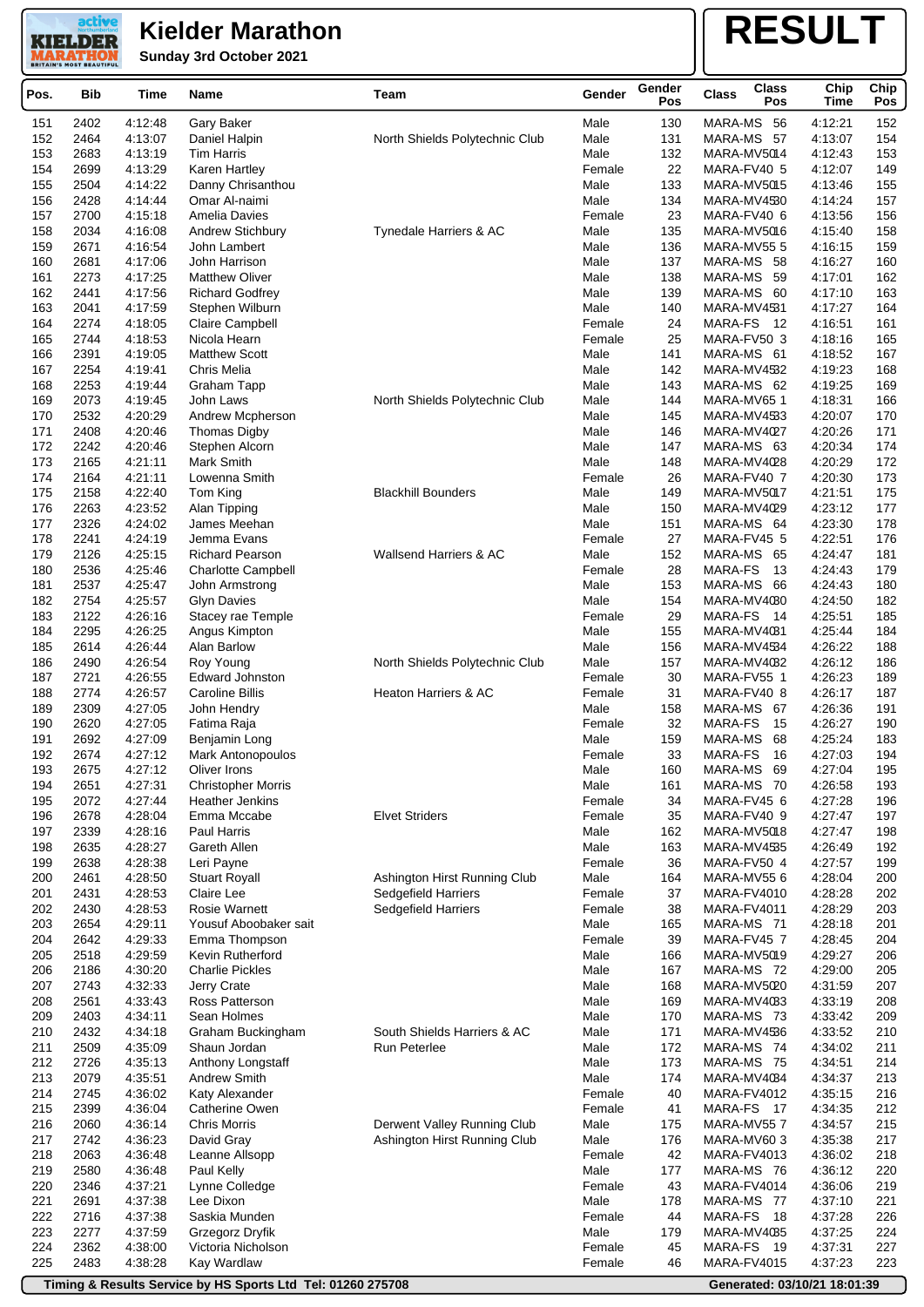**Sunday 3rd October 2021**

active **KIELDER** 

# **RESULT**

| <b>Stocksfield Striders</b><br>Male<br>180<br>MARA-MV558<br>229<br>226<br>2477<br>4:38:29<br>Tony Brown<br>4:37:57<br>227<br>2704<br>4:38:30<br>Female<br>47<br>MARA-FV45 8<br>4:37:57<br>228<br>Katherine Johnson<br>228<br>225<br>2455<br>4:38:31<br><b>Run Peterlee</b><br>Male<br>181<br>MARA-MV4086<br>4:37:25<br><b>Gavin Tempest</b><br>230<br>229<br>2021<br>48<br>4:38:02<br>4:38:45<br>Marjorie Kelly<br>Female<br>MARA-FV50 5<br>222<br>230<br>2333<br>4:38:47<br>Carl Griffin<br>Male<br>182<br>4:37:22<br>MARA-MS 78<br>231<br>232<br>2795<br>Emily Gudgeon<br>Female<br>49<br>MARA-FS 20<br>4:38:11<br>4:39:06<br>232<br>2354<br>183<br>MARA-MV559<br>4:38:12<br>233<br>4:39:06<br>Mike Gudgeon<br>Male<br>233<br>2355<br>4:39:07<br>Joe Paxton<br>Male<br>184<br>MARA-MS 79<br>4:38:11<br>231<br>234<br>234<br>2002<br>4:39:07<br>Adam Lee<br>Male<br>185<br>MARA-MV5021<br>4:38:17<br>235<br>235<br>2474<br>4:39:15<br>Male<br>186<br>MARA-MS 80<br>4:38:56<br><b>Andrew Evans</b><br>236<br>2048<br>4:39:53<br>Male<br>187<br>236<br>Keith Jackson<br>MARA-MV65 2<br>4:39:46<br>237<br>2095<br>4:40:53<br>David Howe<br>Male<br>188<br>4:40:28<br>240<br>MARA-MV4537<br>238<br>2797<br>4:41:02<br>Male<br>189<br>MARA-MS 81<br>4:40:53<br>241<br>Tim Briggs<br>239<br>2534<br>4:41:22<br>Andrew Hinshaw<br>Male<br>190<br>MARA-MV4037<br>238<br>4:39:53<br>237<br>240<br>2783<br>4:41:22<br>Morpeth Harriers & AC<br>50<br>MARA-FV4016<br>4:39:52<br>Jane Hodgson<br>Female<br>241<br>2679<br>4:41:23<br>Male<br>191<br>MARA-MS 82<br>4:39:53<br>239<br>Paul Mooney<br>242<br>242<br>2487<br>4:42:06<br>Male<br>192<br>MARA-MS 83<br>4:41:01<br>Daniel Hill<br>243<br>2024<br>4:42:21<br>Paul O'connor<br>Male<br>193<br>4:42:10<br>244<br>MARA-MS 84<br>244<br>2285<br>4:42:54<br>John Campbell<br>Male<br>194<br>MARA-MV653<br>4:41:39<br>243<br>245<br>2714<br>4:43:10<br>Female<br>51<br>MARA-FV4017<br>4:42:17<br>245<br>Sarah Maddison<br>246<br>2666<br>4:43:48<br>Male<br>195<br>4:43:18<br>247<br>Sean Mcguigan<br>MARA-MV5022<br>247<br>2159<br>4:44:01<br>Stu Collier<br>Male<br>196<br>4:42:22<br>246<br>MARA-MV4538<br>248<br>2778<br>4:44:11<br>Katrina Robson<br><b>Wearside Triathlon Club</b><br>Female<br>52<br>MARA-FV45 9<br>4:43:37<br>248<br>53<br>249<br>2440<br>249<br>4:44:50<br>Laura Graham<br>Female<br>MARA-FS 21<br>4:44:04<br>250<br>2240<br>4:45:06<br>Michael Talbot<br>Male<br>197<br>MARA-MV4038<br>4:44:05<br>250<br>251<br>2549<br>4:45:06<br>Male<br>198<br>MARA-MV4039<br>4:44:44<br>251<br>Andrew King<br>252<br>2627<br>4:47:00<br>Jamie Rylance<br>Male<br>199<br>252<br>MARA-MS 85<br>4:45:12<br>253<br>2270<br>4:47:38<br>Male<br>200<br>MARA-MV5023<br>4:46:59<br>254<br>lan Canavan<br>254<br>2656<br>4:47:59<br>Janan Swinglehurst<br>Female<br>54<br>MARA-FV4510<br>4:47:02<br>255<br>255<br>55<br>253<br>2519<br>4:48:11<br>Jacqueline Neill<br>Female<br>MARA-FV50 6<br>4:46:32<br>256<br>2491<br>4:48:31<br><b>Reece Calvert</b><br>Male<br>201<br>MARA-MS 86<br>4:48:02<br>256<br>257<br>2458<br><b>Instinctive Sports</b><br>Male<br>202<br>MARA-MV5024<br>257<br>4:48:56<br>Michael Gosney<br>4:48:07<br>258<br>260<br>2492<br>4:49:50<br><b>Blyth Running Club</b><br>56<br>4:49:23<br>Rachel Joseph<br>Female<br>MARA-FV4511<br>259<br>2090<br>4:49:59<br>Lynn Bolden<br><b>Saltwell Harriers</b><br>57<br>MARA-FV50 7<br>4:49:09<br>259<br>Female<br>260<br>2418<br>4:50:01<br>Alison Zimmer<br>58<br>MARA-FS 22<br>4:48:50<br>258<br>Female<br>261<br>2712<br>4:51:07<br>Kevin Stobbs<br>Female<br>59<br>MARA-FV4018<br>4:50:07<br>261<br><b>Heaton Harriers &amp; AC</b><br>262<br>2793<br>60<br>MARA-FS<br>262<br>4:51:52<br>Danielle Nilsson<br>Female<br>-23<br>4:50:18<br>263<br>MARA-FS 24<br>263<br>2698<br>4:51:52<br>61<br>4:50:18<br><b>Kirstie Finnerty</b><br>Female<br>264<br>2070<br>4:52:05<br>Female<br>62<br>MARA-FV55 2<br>4:51:23<br>264<br>Susan Wilson<br>265<br>2385<br>4.52.27<br>Lee Stoneman<br>Male<br>267<br>203<br>MARA-MV4539<br>4:51:31<br>266<br>2506<br>4:52:30<br>lan Farmer<br>Durham City Harriers & AC<br>Male<br>204<br>4:51:24<br>266<br>MARA-MV5025<br>267<br>2505<br>4:52:30<br>Angela Burnhope<br><b>Run Peterlee</b><br>Female<br>63<br>MARA-FV4019<br>4:51:24<br>265<br>268<br>2655<br>205<br>269<br>4:52:45<br>Paul Gray<br>Male<br>MARA-MV5510<br>4:52:01<br>269<br>4:52:45<br>Claire Gray<br>MARA-FV50 8<br>4:52:00<br>268<br>2615<br>Female<br>64<br>270<br>2507<br>4:52:46<br>Simon Eaton<br>Male<br>MARA-MV5026<br>4:52:07<br>272<br>206<br>271<br>2382<br>4:53:15<br>Charlotte Eddy<br>Female<br>MARA-FS 25<br>4:52:06<br>271<br>65<br>272<br>2787<br>4.53.17<br>Amy Cawson<br>Female<br>66<br>MARA-FS 26<br>4:52:30<br>273<br>273<br>2715<br>4:53:36<br>Scott Maddison<br>Male<br>207<br>MARA-MV4040<br>4:52:43<br>274<br>274<br>2082<br>4:53:42<br>Paul Green<br><b>Ponteland Runners</b><br>Male<br>208<br>MARA-MV4041<br>275<br>4:53:05<br>275<br>2789<br>67<br>270<br>4:53:46<br>Louise Wood<br>Female<br>MARA-FV55 3<br>4:52:03<br>276<br>2306<br>4:54:24<br>Male<br>209<br>MARA-MV4540<br>4:53:29<br>277<br>Cy Adamson<br>277<br>2029<br>4:54:50<br>Female<br>68<br>MARA-FS 27<br>4:53:20<br>276<br>Sharon King<br>278<br>2252<br>Jacek Zmarzlik<br>Male<br>280<br>4:54:54<br>210<br>MARA-MV5027<br>4:54:31<br>Prudhoe Plodders Running Club<br>279<br>2753<br>4:54:54<br><b>Kirk Palmer</b><br>Male<br>211<br>MARA-MV5511<br>4:54:01<br>279<br>280<br>2439<br>4:55:04<br><b>Martin Cantwell</b><br>Male<br>212<br>MARA-MS 87<br>284<br>4:54:49<br>281<br>David Trotter<br>Male<br>213<br>278<br>2771<br>4:55:30<br>MARA-MS 88<br>4:53:41<br>282<br>2154<br>4:55:47<br>Claire Chapman<br>Female<br>69<br>MARA-FV4512<br>4:55:00<br>285<br>283<br>2199<br>4:56:04<br>Male<br>MARA-MS 89<br>281<br>Will Haxton<br>214<br>4:54:36<br>284<br>2588<br>4:56:06<br>Mike Smith<br>Male<br>215<br>MARA-MV4541<br>283<br>4:54:47<br>285<br>2398<br>4:56:06<br>Adam Hardy<br>Male<br>216<br>MARA-MS 90<br>4:54:47<br>282<br>286<br>2488<br>4:56:53<br><b>Alnwick Harriers</b><br>Male<br>217<br>MARA-MV60 4<br>286<br>Cris Atwell<br>4:55:45<br>287<br>2584<br>4.57.17<br>Alasdair Start<br>Male<br>218<br>MARA-MV4042<br>4:56:32<br>287<br>288<br>2003<br>Female<br>4:57:26<br>Cheryl Lee<br>70<br>MARA-FV4513<br>4:56:36<br>288<br><b>DH Runners</b><br>289<br>2770<br>4:58:00<br>Kerrie Fiddler<br>Female<br>71<br>MARA-FV50 9<br>4:57:02<br>291<br>290<br>2769<br>4:58:00<br>Alison Pescod<br><b>DH Runners</b><br>Female<br>72<br>MARA-FV4020<br>292<br>4:57:03<br>291<br>2538<br>Male<br>219<br>4:58:03<br><b>Christopher Casson</b><br>MARA-MV4542<br>4:56:55<br>289<br>292<br>2390<br>4:58:14<br>73<br>MARA-FV5010<br>4:57:29<br>293<br>Alison Hooper<br>Female<br>293<br>2384<br>4:58:14<br>Jayne Wetherley<br>Female<br>74<br>MARA-FV5011<br>4:57:30<br>294<br>294<br>2381<br>4:58:18<br>Owen Woodford<br>220<br>290<br>Male<br>MARA-MS 91<br>4:56:56<br>295<br>2160<br>4:59:09<br>Andrew Wilkinson<br><b>York Knavesmire Harriers</b><br>Male<br>221<br>MARA-MV5512<br>4:58:11<br>295<br>296<br>2571<br>4:59:35<br>Male<br>222<br>MARA-MS 92<br>298<br><b>Guy Swinton</b><br>4:58:49<br>297<br>2435<br>4:59:36<br>Female<br>75<br>MARA-FS<br>28<br>300<br>Carolyn Potts<br>4:59:06<br>298<br><b>Alex Potts</b><br>Male<br>223<br>MARA-MS 93<br>301<br>2436<br>4:59:38<br>4:59:08<br>299<br>2788<br>4:59:50<br>Jennifer Hall<br>76<br>MARA-FS<br>4:58:47<br>297<br>Female<br>29<br>300<br>2657<br>Female<br>77<br>MARA-FS<br>30<br>299<br>4:59:52<br>Lucy Knight<br>4:59:05 | Pos. | <b>Bib</b> | Time | Name | Team | Gender | Gender<br>Pos | <b>Class</b> | <b>Class</b><br>Pos | Chip<br><b>Time</b> | Chip<br>Pos |
|----------------------------------------------------------------------------------------------------------------------------------------------------------------------------------------------------------------------------------------------------------------------------------------------------------------------------------------------------------------------------------------------------------------------------------------------------------------------------------------------------------------------------------------------------------------------------------------------------------------------------------------------------------------------------------------------------------------------------------------------------------------------------------------------------------------------------------------------------------------------------------------------------------------------------------------------------------------------------------------------------------------------------------------------------------------------------------------------------------------------------------------------------------------------------------------------------------------------------------------------------------------------------------------------------------------------------------------------------------------------------------------------------------------------------------------------------------------------------------------------------------------------------------------------------------------------------------------------------------------------------------------------------------------------------------------------------------------------------------------------------------------------------------------------------------------------------------------------------------------------------------------------------------------------------------------------------------------------------------------------------------------------------------------------------------------------------------------------------------------------------------------------------------------------------------------------------------------------------------------------------------------------------------------------------------------------------------------------------------------------------------------------------------------------------------------------------------------------------------------------------------------------------------------------------------------------------------------------------------------------------------------------------------------------------------------------------------------------------------------------------------------------------------------------------------------------------------------------------------------------------------------------------------------------------------------------------------------------------------------------------------------------------------------------------------------------------------------------------------------------------------------------------------------------------------------------------------------------------------------------------------------------------------------------------------------------------------------------------------------------------------------------------------------------------------------------------------------------------------------------------------------------------------------------------------------------------------------------------------------------------------------------------------------------------------------------------------------------------------------------------------------------------------------------------------------------------------------------------------------------------------------------------------------------------------------------------------------------------------------------------------------------------------------------------------------------------------------------------------------------------------------------------------------------------------------------------------------------------------------------------------------------------------------------------------------------------------------------------------------------------------------------------------------------------------------------------------------------------------------------------------------------------------------------------------------------------------------------------------------------------------------------------------------------------------------------------------------------------------------------------------------------------------------------------------------------------------------------------------------------------------------------------------------------------------------------------------------------------------------------------------------------------------------------------------------------------------------------------------------------------------------------------------------------------------------------------------------------------------------------------------------------------------------------------------------------------------------------------------------------------------------------------------------------------------------------------------------------------------------------------------------------------------------------------------------------------------------------------------------------------------------------------------------------------------------------------------------------------------------------------------------------------------------------------------------------------------------------------------------------------------------------------------------------------------------------------------------------------------------------------------------------------------------------------------------------------------------------------------------------------------------------------------------------------------------------------------------------------------------------------------------------------------------------------------------------------------------------------------------------------------------------------------------------------------------------------------------------------------------------------------------------------------------------------------------------------------------------------------------------------------------------------------------------------------------------------------------------------------------------------------------------------------------------------------------------------------------------------------------------------------------------------------------------------------------------------------------------------------------------------------------------------------------------------------------------------------------------------------------------------------------------------------------------------------------------------------------------------------------------------------------------------------------------------------------------------------------------------------------------------------------------------------------------------------------------------------------------------------------------------------------------------------------------------------------------------------------------------------------|------|------------|------|------|------|--------|---------------|--------------|---------------------|---------------------|-------------|
|                                                                                                                                                                                                                                                                                                                                                                                                                                                                                                                                                                                                                                                                                                                                                                                                                                                                                                                                                                                                                                                                                                                                                                                                                                                                                                                                                                                                                                                                                                                                                                                                                                                                                                                                                                                                                                                                                                                                                                                                                                                                                                                                                                                                                                                                                                                                                                                                                                                                                                                                                                                                                                                                                                                                                                                                                                                                                                                                                                                                                                                                                                                                                                                                                                                                                                                                                                                                                                                                                                                                                                                                                                                                                                                                                                                                                                                                                                                                                                                                                                                                                                                                                                                                                                                                                                                                                                                                                                                                                                                                                                                                                                                                                                                                                                                                                                                                                                                                                                                                                                                                                                                                                                                                                                                                                                                                                                                                                                                                                                                                                                                                                                                                                                                                                                                                                                                                                                                                                                                                                                                                                                                                                                                                                                                                                                                                                                                                                                                                                                                                                                                                                                                                                                                                                                                                                                                                                                                                                                                                                                                                                                                                                                                                                                                                                                                                                                                                                                                                                                                                                                                                                |      |            |      |      |      |        |               |              |                     |                     |             |
|                                                                                                                                                                                                                                                                                                                                                                                                                                                                                                                                                                                                                                                                                                                                                                                                                                                                                                                                                                                                                                                                                                                                                                                                                                                                                                                                                                                                                                                                                                                                                                                                                                                                                                                                                                                                                                                                                                                                                                                                                                                                                                                                                                                                                                                                                                                                                                                                                                                                                                                                                                                                                                                                                                                                                                                                                                                                                                                                                                                                                                                                                                                                                                                                                                                                                                                                                                                                                                                                                                                                                                                                                                                                                                                                                                                                                                                                                                                                                                                                                                                                                                                                                                                                                                                                                                                                                                                                                                                                                                                                                                                                                                                                                                                                                                                                                                                                                                                                                                                                                                                                                                                                                                                                                                                                                                                                                                                                                                                                                                                                                                                                                                                                                                                                                                                                                                                                                                                                                                                                                                                                                                                                                                                                                                                                                                                                                                                                                                                                                                                                                                                                                                                                                                                                                                                                                                                                                                                                                                                                                                                                                                                                                                                                                                                                                                                                                                                                                                                                                                                                                                                                                |      |            |      |      |      |        |               |              |                     |                     |             |
|                                                                                                                                                                                                                                                                                                                                                                                                                                                                                                                                                                                                                                                                                                                                                                                                                                                                                                                                                                                                                                                                                                                                                                                                                                                                                                                                                                                                                                                                                                                                                                                                                                                                                                                                                                                                                                                                                                                                                                                                                                                                                                                                                                                                                                                                                                                                                                                                                                                                                                                                                                                                                                                                                                                                                                                                                                                                                                                                                                                                                                                                                                                                                                                                                                                                                                                                                                                                                                                                                                                                                                                                                                                                                                                                                                                                                                                                                                                                                                                                                                                                                                                                                                                                                                                                                                                                                                                                                                                                                                                                                                                                                                                                                                                                                                                                                                                                                                                                                                                                                                                                                                                                                                                                                                                                                                                                                                                                                                                                                                                                                                                                                                                                                                                                                                                                                                                                                                                                                                                                                                                                                                                                                                                                                                                                                                                                                                                                                                                                                                                                                                                                                                                                                                                                                                                                                                                                                                                                                                                                                                                                                                                                                                                                                                                                                                                                                                                                                                                                                                                                                                                                                |      |            |      |      |      |        |               |              |                     |                     |             |
|                                                                                                                                                                                                                                                                                                                                                                                                                                                                                                                                                                                                                                                                                                                                                                                                                                                                                                                                                                                                                                                                                                                                                                                                                                                                                                                                                                                                                                                                                                                                                                                                                                                                                                                                                                                                                                                                                                                                                                                                                                                                                                                                                                                                                                                                                                                                                                                                                                                                                                                                                                                                                                                                                                                                                                                                                                                                                                                                                                                                                                                                                                                                                                                                                                                                                                                                                                                                                                                                                                                                                                                                                                                                                                                                                                                                                                                                                                                                                                                                                                                                                                                                                                                                                                                                                                                                                                                                                                                                                                                                                                                                                                                                                                                                                                                                                                                                                                                                                                                                                                                                                                                                                                                                                                                                                                                                                                                                                                                                                                                                                                                                                                                                                                                                                                                                                                                                                                                                                                                                                                                                                                                                                                                                                                                                                                                                                                                                                                                                                                                                                                                                                                                                                                                                                                                                                                                                                                                                                                                                                                                                                                                                                                                                                                                                                                                                                                                                                                                                                                                                                                                                                |      |            |      |      |      |        |               |              |                     |                     |             |
|                                                                                                                                                                                                                                                                                                                                                                                                                                                                                                                                                                                                                                                                                                                                                                                                                                                                                                                                                                                                                                                                                                                                                                                                                                                                                                                                                                                                                                                                                                                                                                                                                                                                                                                                                                                                                                                                                                                                                                                                                                                                                                                                                                                                                                                                                                                                                                                                                                                                                                                                                                                                                                                                                                                                                                                                                                                                                                                                                                                                                                                                                                                                                                                                                                                                                                                                                                                                                                                                                                                                                                                                                                                                                                                                                                                                                                                                                                                                                                                                                                                                                                                                                                                                                                                                                                                                                                                                                                                                                                                                                                                                                                                                                                                                                                                                                                                                                                                                                                                                                                                                                                                                                                                                                                                                                                                                                                                                                                                                                                                                                                                                                                                                                                                                                                                                                                                                                                                                                                                                                                                                                                                                                                                                                                                                                                                                                                                                                                                                                                                                                                                                                                                                                                                                                                                                                                                                                                                                                                                                                                                                                                                                                                                                                                                                                                                                                                                                                                                                                                                                                                                                                |      |            |      |      |      |        |               |              |                     |                     |             |
|                                                                                                                                                                                                                                                                                                                                                                                                                                                                                                                                                                                                                                                                                                                                                                                                                                                                                                                                                                                                                                                                                                                                                                                                                                                                                                                                                                                                                                                                                                                                                                                                                                                                                                                                                                                                                                                                                                                                                                                                                                                                                                                                                                                                                                                                                                                                                                                                                                                                                                                                                                                                                                                                                                                                                                                                                                                                                                                                                                                                                                                                                                                                                                                                                                                                                                                                                                                                                                                                                                                                                                                                                                                                                                                                                                                                                                                                                                                                                                                                                                                                                                                                                                                                                                                                                                                                                                                                                                                                                                                                                                                                                                                                                                                                                                                                                                                                                                                                                                                                                                                                                                                                                                                                                                                                                                                                                                                                                                                                                                                                                                                                                                                                                                                                                                                                                                                                                                                                                                                                                                                                                                                                                                                                                                                                                                                                                                                                                                                                                                                                                                                                                                                                                                                                                                                                                                                                                                                                                                                                                                                                                                                                                                                                                                                                                                                                                                                                                                                                                                                                                                                                                |      |            |      |      |      |        |               |              |                     |                     |             |
|                                                                                                                                                                                                                                                                                                                                                                                                                                                                                                                                                                                                                                                                                                                                                                                                                                                                                                                                                                                                                                                                                                                                                                                                                                                                                                                                                                                                                                                                                                                                                                                                                                                                                                                                                                                                                                                                                                                                                                                                                                                                                                                                                                                                                                                                                                                                                                                                                                                                                                                                                                                                                                                                                                                                                                                                                                                                                                                                                                                                                                                                                                                                                                                                                                                                                                                                                                                                                                                                                                                                                                                                                                                                                                                                                                                                                                                                                                                                                                                                                                                                                                                                                                                                                                                                                                                                                                                                                                                                                                                                                                                                                                                                                                                                                                                                                                                                                                                                                                                                                                                                                                                                                                                                                                                                                                                                                                                                                                                                                                                                                                                                                                                                                                                                                                                                                                                                                                                                                                                                                                                                                                                                                                                                                                                                                                                                                                                                                                                                                                                                                                                                                                                                                                                                                                                                                                                                                                                                                                                                                                                                                                                                                                                                                                                                                                                                                                                                                                                                                                                                                                                                                |      |            |      |      |      |        |               |              |                     |                     |             |
|                                                                                                                                                                                                                                                                                                                                                                                                                                                                                                                                                                                                                                                                                                                                                                                                                                                                                                                                                                                                                                                                                                                                                                                                                                                                                                                                                                                                                                                                                                                                                                                                                                                                                                                                                                                                                                                                                                                                                                                                                                                                                                                                                                                                                                                                                                                                                                                                                                                                                                                                                                                                                                                                                                                                                                                                                                                                                                                                                                                                                                                                                                                                                                                                                                                                                                                                                                                                                                                                                                                                                                                                                                                                                                                                                                                                                                                                                                                                                                                                                                                                                                                                                                                                                                                                                                                                                                                                                                                                                                                                                                                                                                                                                                                                                                                                                                                                                                                                                                                                                                                                                                                                                                                                                                                                                                                                                                                                                                                                                                                                                                                                                                                                                                                                                                                                                                                                                                                                                                                                                                                                                                                                                                                                                                                                                                                                                                                                                                                                                                                                                                                                                                                                                                                                                                                                                                                                                                                                                                                                                                                                                                                                                                                                                                                                                                                                                                                                                                                                                                                                                                                                                |      |            |      |      |      |        |               |              |                     |                     |             |
|                                                                                                                                                                                                                                                                                                                                                                                                                                                                                                                                                                                                                                                                                                                                                                                                                                                                                                                                                                                                                                                                                                                                                                                                                                                                                                                                                                                                                                                                                                                                                                                                                                                                                                                                                                                                                                                                                                                                                                                                                                                                                                                                                                                                                                                                                                                                                                                                                                                                                                                                                                                                                                                                                                                                                                                                                                                                                                                                                                                                                                                                                                                                                                                                                                                                                                                                                                                                                                                                                                                                                                                                                                                                                                                                                                                                                                                                                                                                                                                                                                                                                                                                                                                                                                                                                                                                                                                                                                                                                                                                                                                                                                                                                                                                                                                                                                                                                                                                                                                                                                                                                                                                                                                                                                                                                                                                                                                                                                                                                                                                                                                                                                                                                                                                                                                                                                                                                                                                                                                                                                                                                                                                                                                                                                                                                                                                                                                                                                                                                                                                                                                                                                                                                                                                                                                                                                                                                                                                                                                                                                                                                                                                                                                                                                                                                                                                                                                                                                                                                                                                                                                                                |      |            |      |      |      |        |               |              |                     |                     |             |
|                                                                                                                                                                                                                                                                                                                                                                                                                                                                                                                                                                                                                                                                                                                                                                                                                                                                                                                                                                                                                                                                                                                                                                                                                                                                                                                                                                                                                                                                                                                                                                                                                                                                                                                                                                                                                                                                                                                                                                                                                                                                                                                                                                                                                                                                                                                                                                                                                                                                                                                                                                                                                                                                                                                                                                                                                                                                                                                                                                                                                                                                                                                                                                                                                                                                                                                                                                                                                                                                                                                                                                                                                                                                                                                                                                                                                                                                                                                                                                                                                                                                                                                                                                                                                                                                                                                                                                                                                                                                                                                                                                                                                                                                                                                                                                                                                                                                                                                                                                                                                                                                                                                                                                                                                                                                                                                                                                                                                                                                                                                                                                                                                                                                                                                                                                                                                                                                                                                                                                                                                                                                                                                                                                                                                                                                                                                                                                                                                                                                                                                                                                                                                                                                                                                                                                                                                                                                                                                                                                                                                                                                                                                                                                                                                                                                                                                                                                                                                                                                                                                                                                                                                |      |            |      |      |      |        |               |              |                     |                     |             |
|                                                                                                                                                                                                                                                                                                                                                                                                                                                                                                                                                                                                                                                                                                                                                                                                                                                                                                                                                                                                                                                                                                                                                                                                                                                                                                                                                                                                                                                                                                                                                                                                                                                                                                                                                                                                                                                                                                                                                                                                                                                                                                                                                                                                                                                                                                                                                                                                                                                                                                                                                                                                                                                                                                                                                                                                                                                                                                                                                                                                                                                                                                                                                                                                                                                                                                                                                                                                                                                                                                                                                                                                                                                                                                                                                                                                                                                                                                                                                                                                                                                                                                                                                                                                                                                                                                                                                                                                                                                                                                                                                                                                                                                                                                                                                                                                                                                                                                                                                                                                                                                                                                                                                                                                                                                                                                                                                                                                                                                                                                                                                                                                                                                                                                                                                                                                                                                                                                                                                                                                                                                                                                                                                                                                                                                                                                                                                                                                                                                                                                                                                                                                                                                                                                                                                                                                                                                                                                                                                                                                                                                                                                                                                                                                                                                                                                                                                                                                                                                                                                                                                                                                                |      |            |      |      |      |        |               |              |                     |                     |             |
|                                                                                                                                                                                                                                                                                                                                                                                                                                                                                                                                                                                                                                                                                                                                                                                                                                                                                                                                                                                                                                                                                                                                                                                                                                                                                                                                                                                                                                                                                                                                                                                                                                                                                                                                                                                                                                                                                                                                                                                                                                                                                                                                                                                                                                                                                                                                                                                                                                                                                                                                                                                                                                                                                                                                                                                                                                                                                                                                                                                                                                                                                                                                                                                                                                                                                                                                                                                                                                                                                                                                                                                                                                                                                                                                                                                                                                                                                                                                                                                                                                                                                                                                                                                                                                                                                                                                                                                                                                                                                                                                                                                                                                                                                                                                                                                                                                                                                                                                                                                                                                                                                                                                                                                                                                                                                                                                                                                                                                                                                                                                                                                                                                                                                                                                                                                                                                                                                                                                                                                                                                                                                                                                                                                                                                                                                                                                                                                                                                                                                                                                                                                                                                                                                                                                                                                                                                                                                                                                                                                                                                                                                                                                                                                                                                                                                                                                                                                                                                                                                                                                                                                                                |      |            |      |      |      |        |               |              |                     |                     |             |
|                                                                                                                                                                                                                                                                                                                                                                                                                                                                                                                                                                                                                                                                                                                                                                                                                                                                                                                                                                                                                                                                                                                                                                                                                                                                                                                                                                                                                                                                                                                                                                                                                                                                                                                                                                                                                                                                                                                                                                                                                                                                                                                                                                                                                                                                                                                                                                                                                                                                                                                                                                                                                                                                                                                                                                                                                                                                                                                                                                                                                                                                                                                                                                                                                                                                                                                                                                                                                                                                                                                                                                                                                                                                                                                                                                                                                                                                                                                                                                                                                                                                                                                                                                                                                                                                                                                                                                                                                                                                                                                                                                                                                                                                                                                                                                                                                                                                                                                                                                                                                                                                                                                                                                                                                                                                                                                                                                                                                                                                                                                                                                                                                                                                                                                                                                                                                                                                                                                                                                                                                                                                                                                                                                                                                                                                                                                                                                                                                                                                                                                                                                                                                                                                                                                                                                                                                                                                                                                                                                                                                                                                                                                                                                                                                                                                                                                                                                                                                                                                                                                                                                                                                |      |            |      |      |      |        |               |              |                     |                     |             |
|                                                                                                                                                                                                                                                                                                                                                                                                                                                                                                                                                                                                                                                                                                                                                                                                                                                                                                                                                                                                                                                                                                                                                                                                                                                                                                                                                                                                                                                                                                                                                                                                                                                                                                                                                                                                                                                                                                                                                                                                                                                                                                                                                                                                                                                                                                                                                                                                                                                                                                                                                                                                                                                                                                                                                                                                                                                                                                                                                                                                                                                                                                                                                                                                                                                                                                                                                                                                                                                                                                                                                                                                                                                                                                                                                                                                                                                                                                                                                                                                                                                                                                                                                                                                                                                                                                                                                                                                                                                                                                                                                                                                                                                                                                                                                                                                                                                                                                                                                                                                                                                                                                                                                                                                                                                                                                                                                                                                                                                                                                                                                                                                                                                                                                                                                                                                                                                                                                                                                                                                                                                                                                                                                                                                                                                                                                                                                                                                                                                                                                                                                                                                                                                                                                                                                                                                                                                                                                                                                                                                                                                                                                                                                                                                                                                                                                                                                                                                                                                                                                                                                                                                                |      |            |      |      |      |        |               |              |                     |                     |             |
|                                                                                                                                                                                                                                                                                                                                                                                                                                                                                                                                                                                                                                                                                                                                                                                                                                                                                                                                                                                                                                                                                                                                                                                                                                                                                                                                                                                                                                                                                                                                                                                                                                                                                                                                                                                                                                                                                                                                                                                                                                                                                                                                                                                                                                                                                                                                                                                                                                                                                                                                                                                                                                                                                                                                                                                                                                                                                                                                                                                                                                                                                                                                                                                                                                                                                                                                                                                                                                                                                                                                                                                                                                                                                                                                                                                                                                                                                                                                                                                                                                                                                                                                                                                                                                                                                                                                                                                                                                                                                                                                                                                                                                                                                                                                                                                                                                                                                                                                                                                                                                                                                                                                                                                                                                                                                                                                                                                                                                                                                                                                                                                                                                                                                                                                                                                                                                                                                                                                                                                                                                                                                                                                                                                                                                                                                                                                                                                                                                                                                                                                                                                                                                                                                                                                                                                                                                                                                                                                                                                                                                                                                                                                                                                                                                                                                                                                                                                                                                                                                                                                                                                                                |      |            |      |      |      |        |               |              |                     |                     |             |
|                                                                                                                                                                                                                                                                                                                                                                                                                                                                                                                                                                                                                                                                                                                                                                                                                                                                                                                                                                                                                                                                                                                                                                                                                                                                                                                                                                                                                                                                                                                                                                                                                                                                                                                                                                                                                                                                                                                                                                                                                                                                                                                                                                                                                                                                                                                                                                                                                                                                                                                                                                                                                                                                                                                                                                                                                                                                                                                                                                                                                                                                                                                                                                                                                                                                                                                                                                                                                                                                                                                                                                                                                                                                                                                                                                                                                                                                                                                                                                                                                                                                                                                                                                                                                                                                                                                                                                                                                                                                                                                                                                                                                                                                                                                                                                                                                                                                                                                                                                                                                                                                                                                                                                                                                                                                                                                                                                                                                                                                                                                                                                                                                                                                                                                                                                                                                                                                                                                                                                                                                                                                                                                                                                                                                                                                                                                                                                                                                                                                                                                                                                                                                                                                                                                                                                                                                                                                                                                                                                                                                                                                                                                                                                                                                                                                                                                                                                                                                                                                                                                                                                                                                |      |            |      |      |      |        |               |              |                     |                     |             |
|                                                                                                                                                                                                                                                                                                                                                                                                                                                                                                                                                                                                                                                                                                                                                                                                                                                                                                                                                                                                                                                                                                                                                                                                                                                                                                                                                                                                                                                                                                                                                                                                                                                                                                                                                                                                                                                                                                                                                                                                                                                                                                                                                                                                                                                                                                                                                                                                                                                                                                                                                                                                                                                                                                                                                                                                                                                                                                                                                                                                                                                                                                                                                                                                                                                                                                                                                                                                                                                                                                                                                                                                                                                                                                                                                                                                                                                                                                                                                                                                                                                                                                                                                                                                                                                                                                                                                                                                                                                                                                                                                                                                                                                                                                                                                                                                                                                                                                                                                                                                                                                                                                                                                                                                                                                                                                                                                                                                                                                                                                                                                                                                                                                                                                                                                                                                                                                                                                                                                                                                                                                                                                                                                                                                                                                                                                                                                                                                                                                                                                                                                                                                                                                                                                                                                                                                                                                                                                                                                                                                                                                                                                                                                                                                                                                                                                                                                                                                                                                                                                                                                                                                                |      |            |      |      |      |        |               |              |                     |                     |             |
|                                                                                                                                                                                                                                                                                                                                                                                                                                                                                                                                                                                                                                                                                                                                                                                                                                                                                                                                                                                                                                                                                                                                                                                                                                                                                                                                                                                                                                                                                                                                                                                                                                                                                                                                                                                                                                                                                                                                                                                                                                                                                                                                                                                                                                                                                                                                                                                                                                                                                                                                                                                                                                                                                                                                                                                                                                                                                                                                                                                                                                                                                                                                                                                                                                                                                                                                                                                                                                                                                                                                                                                                                                                                                                                                                                                                                                                                                                                                                                                                                                                                                                                                                                                                                                                                                                                                                                                                                                                                                                                                                                                                                                                                                                                                                                                                                                                                                                                                                                                                                                                                                                                                                                                                                                                                                                                                                                                                                                                                                                                                                                                                                                                                                                                                                                                                                                                                                                                                                                                                                                                                                                                                                                                                                                                                                                                                                                                                                                                                                                                                                                                                                                                                                                                                                                                                                                                                                                                                                                                                                                                                                                                                                                                                                                                                                                                                                                                                                                                                                                                                                                                                                |      |            |      |      |      |        |               |              |                     |                     |             |
|                                                                                                                                                                                                                                                                                                                                                                                                                                                                                                                                                                                                                                                                                                                                                                                                                                                                                                                                                                                                                                                                                                                                                                                                                                                                                                                                                                                                                                                                                                                                                                                                                                                                                                                                                                                                                                                                                                                                                                                                                                                                                                                                                                                                                                                                                                                                                                                                                                                                                                                                                                                                                                                                                                                                                                                                                                                                                                                                                                                                                                                                                                                                                                                                                                                                                                                                                                                                                                                                                                                                                                                                                                                                                                                                                                                                                                                                                                                                                                                                                                                                                                                                                                                                                                                                                                                                                                                                                                                                                                                                                                                                                                                                                                                                                                                                                                                                                                                                                                                                                                                                                                                                                                                                                                                                                                                                                                                                                                                                                                                                                                                                                                                                                                                                                                                                                                                                                                                                                                                                                                                                                                                                                                                                                                                                                                                                                                                                                                                                                                                                                                                                                                                                                                                                                                                                                                                                                                                                                                                                                                                                                                                                                                                                                                                                                                                                                                                                                                                                                                                                                                                                                |      |            |      |      |      |        |               |              |                     |                     |             |
|                                                                                                                                                                                                                                                                                                                                                                                                                                                                                                                                                                                                                                                                                                                                                                                                                                                                                                                                                                                                                                                                                                                                                                                                                                                                                                                                                                                                                                                                                                                                                                                                                                                                                                                                                                                                                                                                                                                                                                                                                                                                                                                                                                                                                                                                                                                                                                                                                                                                                                                                                                                                                                                                                                                                                                                                                                                                                                                                                                                                                                                                                                                                                                                                                                                                                                                                                                                                                                                                                                                                                                                                                                                                                                                                                                                                                                                                                                                                                                                                                                                                                                                                                                                                                                                                                                                                                                                                                                                                                                                                                                                                                                                                                                                                                                                                                                                                                                                                                                                                                                                                                                                                                                                                                                                                                                                                                                                                                                                                                                                                                                                                                                                                                                                                                                                                                                                                                                                                                                                                                                                                                                                                                                                                                                                                                                                                                                                                                                                                                                                                                                                                                                                                                                                                                                                                                                                                                                                                                                                                                                                                                                                                                                                                                                                                                                                                                                                                                                                                                                                                                                                                                |      |            |      |      |      |        |               |              |                     |                     |             |
|                                                                                                                                                                                                                                                                                                                                                                                                                                                                                                                                                                                                                                                                                                                                                                                                                                                                                                                                                                                                                                                                                                                                                                                                                                                                                                                                                                                                                                                                                                                                                                                                                                                                                                                                                                                                                                                                                                                                                                                                                                                                                                                                                                                                                                                                                                                                                                                                                                                                                                                                                                                                                                                                                                                                                                                                                                                                                                                                                                                                                                                                                                                                                                                                                                                                                                                                                                                                                                                                                                                                                                                                                                                                                                                                                                                                                                                                                                                                                                                                                                                                                                                                                                                                                                                                                                                                                                                                                                                                                                                                                                                                                                                                                                                                                                                                                                                                                                                                                                                                                                                                                                                                                                                                                                                                                                                                                                                                                                                                                                                                                                                                                                                                                                                                                                                                                                                                                                                                                                                                                                                                                                                                                                                                                                                                                                                                                                                                                                                                                                                                                                                                                                                                                                                                                                                                                                                                                                                                                                                                                                                                                                                                                                                                                                                                                                                                                                                                                                                                                                                                                                                                                |      |            |      |      |      |        |               |              |                     |                     |             |
|                                                                                                                                                                                                                                                                                                                                                                                                                                                                                                                                                                                                                                                                                                                                                                                                                                                                                                                                                                                                                                                                                                                                                                                                                                                                                                                                                                                                                                                                                                                                                                                                                                                                                                                                                                                                                                                                                                                                                                                                                                                                                                                                                                                                                                                                                                                                                                                                                                                                                                                                                                                                                                                                                                                                                                                                                                                                                                                                                                                                                                                                                                                                                                                                                                                                                                                                                                                                                                                                                                                                                                                                                                                                                                                                                                                                                                                                                                                                                                                                                                                                                                                                                                                                                                                                                                                                                                                                                                                                                                                                                                                                                                                                                                                                                                                                                                                                                                                                                                                                                                                                                                                                                                                                                                                                                                                                                                                                                                                                                                                                                                                                                                                                                                                                                                                                                                                                                                                                                                                                                                                                                                                                                                                                                                                                                                                                                                                                                                                                                                                                                                                                                                                                                                                                                                                                                                                                                                                                                                                                                                                                                                                                                                                                                                                                                                                                                                                                                                                                                                                                                                                                                |      |            |      |      |      |        |               |              |                     |                     |             |
|                                                                                                                                                                                                                                                                                                                                                                                                                                                                                                                                                                                                                                                                                                                                                                                                                                                                                                                                                                                                                                                                                                                                                                                                                                                                                                                                                                                                                                                                                                                                                                                                                                                                                                                                                                                                                                                                                                                                                                                                                                                                                                                                                                                                                                                                                                                                                                                                                                                                                                                                                                                                                                                                                                                                                                                                                                                                                                                                                                                                                                                                                                                                                                                                                                                                                                                                                                                                                                                                                                                                                                                                                                                                                                                                                                                                                                                                                                                                                                                                                                                                                                                                                                                                                                                                                                                                                                                                                                                                                                                                                                                                                                                                                                                                                                                                                                                                                                                                                                                                                                                                                                                                                                                                                                                                                                                                                                                                                                                                                                                                                                                                                                                                                                                                                                                                                                                                                                                                                                                                                                                                                                                                                                                                                                                                                                                                                                                                                                                                                                                                                                                                                                                                                                                                                                                                                                                                                                                                                                                                                                                                                                                                                                                                                                                                                                                                                                                                                                                                                                                                                                                                                |      |            |      |      |      |        |               |              |                     |                     |             |
|                                                                                                                                                                                                                                                                                                                                                                                                                                                                                                                                                                                                                                                                                                                                                                                                                                                                                                                                                                                                                                                                                                                                                                                                                                                                                                                                                                                                                                                                                                                                                                                                                                                                                                                                                                                                                                                                                                                                                                                                                                                                                                                                                                                                                                                                                                                                                                                                                                                                                                                                                                                                                                                                                                                                                                                                                                                                                                                                                                                                                                                                                                                                                                                                                                                                                                                                                                                                                                                                                                                                                                                                                                                                                                                                                                                                                                                                                                                                                                                                                                                                                                                                                                                                                                                                                                                                                                                                                                                                                                                                                                                                                                                                                                                                                                                                                                                                                                                                                                                                                                                                                                                                                                                                                                                                                                                                                                                                                                                                                                                                                                                                                                                                                                                                                                                                                                                                                                                                                                                                                                                                                                                                                                                                                                                                                                                                                                                                                                                                                                                                                                                                                                                                                                                                                                                                                                                                                                                                                                                                                                                                                                                                                                                                                                                                                                                                                                                                                                                                                                                                                                                                                |      |            |      |      |      |        |               |              |                     |                     |             |
|                                                                                                                                                                                                                                                                                                                                                                                                                                                                                                                                                                                                                                                                                                                                                                                                                                                                                                                                                                                                                                                                                                                                                                                                                                                                                                                                                                                                                                                                                                                                                                                                                                                                                                                                                                                                                                                                                                                                                                                                                                                                                                                                                                                                                                                                                                                                                                                                                                                                                                                                                                                                                                                                                                                                                                                                                                                                                                                                                                                                                                                                                                                                                                                                                                                                                                                                                                                                                                                                                                                                                                                                                                                                                                                                                                                                                                                                                                                                                                                                                                                                                                                                                                                                                                                                                                                                                                                                                                                                                                                                                                                                                                                                                                                                                                                                                                                                                                                                                                                                                                                                                                                                                                                                                                                                                                                                                                                                                                                                                                                                                                                                                                                                                                                                                                                                                                                                                                                                                                                                                                                                                                                                                                                                                                                                                                                                                                                                                                                                                                                                                                                                                                                                                                                                                                                                                                                                                                                                                                                                                                                                                                                                                                                                                                                                                                                                                                                                                                                                                                                                                                                                                |      |            |      |      |      |        |               |              |                     |                     |             |
|                                                                                                                                                                                                                                                                                                                                                                                                                                                                                                                                                                                                                                                                                                                                                                                                                                                                                                                                                                                                                                                                                                                                                                                                                                                                                                                                                                                                                                                                                                                                                                                                                                                                                                                                                                                                                                                                                                                                                                                                                                                                                                                                                                                                                                                                                                                                                                                                                                                                                                                                                                                                                                                                                                                                                                                                                                                                                                                                                                                                                                                                                                                                                                                                                                                                                                                                                                                                                                                                                                                                                                                                                                                                                                                                                                                                                                                                                                                                                                                                                                                                                                                                                                                                                                                                                                                                                                                                                                                                                                                                                                                                                                                                                                                                                                                                                                                                                                                                                                                                                                                                                                                                                                                                                                                                                                                                                                                                                                                                                                                                                                                                                                                                                                                                                                                                                                                                                                                                                                                                                                                                                                                                                                                                                                                                                                                                                                                                                                                                                                                                                                                                                                                                                                                                                                                                                                                                                                                                                                                                                                                                                                                                                                                                                                                                                                                                                                                                                                                                                                                                                                                                                |      |            |      |      |      |        |               |              |                     |                     |             |
|                                                                                                                                                                                                                                                                                                                                                                                                                                                                                                                                                                                                                                                                                                                                                                                                                                                                                                                                                                                                                                                                                                                                                                                                                                                                                                                                                                                                                                                                                                                                                                                                                                                                                                                                                                                                                                                                                                                                                                                                                                                                                                                                                                                                                                                                                                                                                                                                                                                                                                                                                                                                                                                                                                                                                                                                                                                                                                                                                                                                                                                                                                                                                                                                                                                                                                                                                                                                                                                                                                                                                                                                                                                                                                                                                                                                                                                                                                                                                                                                                                                                                                                                                                                                                                                                                                                                                                                                                                                                                                                                                                                                                                                                                                                                                                                                                                                                                                                                                                                                                                                                                                                                                                                                                                                                                                                                                                                                                                                                                                                                                                                                                                                                                                                                                                                                                                                                                                                                                                                                                                                                                                                                                                                                                                                                                                                                                                                                                                                                                                                                                                                                                                                                                                                                                                                                                                                                                                                                                                                                                                                                                                                                                                                                                                                                                                                                                                                                                                                                                                                                                                                                                |      |            |      |      |      |        |               |              |                     |                     |             |
|                                                                                                                                                                                                                                                                                                                                                                                                                                                                                                                                                                                                                                                                                                                                                                                                                                                                                                                                                                                                                                                                                                                                                                                                                                                                                                                                                                                                                                                                                                                                                                                                                                                                                                                                                                                                                                                                                                                                                                                                                                                                                                                                                                                                                                                                                                                                                                                                                                                                                                                                                                                                                                                                                                                                                                                                                                                                                                                                                                                                                                                                                                                                                                                                                                                                                                                                                                                                                                                                                                                                                                                                                                                                                                                                                                                                                                                                                                                                                                                                                                                                                                                                                                                                                                                                                                                                                                                                                                                                                                                                                                                                                                                                                                                                                                                                                                                                                                                                                                                                                                                                                                                                                                                                                                                                                                                                                                                                                                                                                                                                                                                                                                                                                                                                                                                                                                                                                                                                                                                                                                                                                                                                                                                                                                                                                                                                                                                                                                                                                                                                                                                                                                                                                                                                                                                                                                                                                                                                                                                                                                                                                                                                                                                                                                                                                                                                                                                                                                                                                                                                                                                                                |      |            |      |      |      |        |               |              |                     |                     |             |
|                                                                                                                                                                                                                                                                                                                                                                                                                                                                                                                                                                                                                                                                                                                                                                                                                                                                                                                                                                                                                                                                                                                                                                                                                                                                                                                                                                                                                                                                                                                                                                                                                                                                                                                                                                                                                                                                                                                                                                                                                                                                                                                                                                                                                                                                                                                                                                                                                                                                                                                                                                                                                                                                                                                                                                                                                                                                                                                                                                                                                                                                                                                                                                                                                                                                                                                                                                                                                                                                                                                                                                                                                                                                                                                                                                                                                                                                                                                                                                                                                                                                                                                                                                                                                                                                                                                                                                                                                                                                                                                                                                                                                                                                                                                                                                                                                                                                                                                                                                                                                                                                                                                                                                                                                                                                                                                                                                                                                                                                                                                                                                                                                                                                                                                                                                                                                                                                                                                                                                                                                                                                                                                                                                                                                                                                                                                                                                                                                                                                                                                                                                                                                                                                                                                                                                                                                                                                                                                                                                                                                                                                                                                                                                                                                                                                                                                                                                                                                                                                                                                                                                                                                |      |            |      |      |      |        |               |              |                     |                     |             |
|                                                                                                                                                                                                                                                                                                                                                                                                                                                                                                                                                                                                                                                                                                                                                                                                                                                                                                                                                                                                                                                                                                                                                                                                                                                                                                                                                                                                                                                                                                                                                                                                                                                                                                                                                                                                                                                                                                                                                                                                                                                                                                                                                                                                                                                                                                                                                                                                                                                                                                                                                                                                                                                                                                                                                                                                                                                                                                                                                                                                                                                                                                                                                                                                                                                                                                                                                                                                                                                                                                                                                                                                                                                                                                                                                                                                                                                                                                                                                                                                                                                                                                                                                                                                                                                                                                                                                                                                                                                                                                                                                                                                                                                                                                                                                                                                                                                                                                                                                                                                                                                                                                                                                                                                                                                                                                                                                                                                                                                                                                                                                                                                                                                                                                                                                                                                                                                                                                                                                                                                                                                                                                                                                                                                                                                                                                                                                                                                                                                                                                                                                                                                                                                                                                                                                                                                                                                                                                                                                                                                                                                                                                                                                                                                                                                                                                                                                                                                                                                                                                                                                                                                                |      |            |      |      |      |        |               |              |                     |                     |             |
|                                                                                                                                                                                                                                                                                                                                                                                                                                                                                                                                                                                                                                                                                                                                                                                                                                                                                                                                                                                                                                                                                                                                                                                                                                                                                                                                                                                                                                                                                                                                                                                                                                                                                                                                                                                                                                                                                                                                                                                                                                                                                                                                                                                                                                                                                                                                                                                                                                                                                                                                                                                                                                                                                                                                                                                                                                                                                                                                                                                                                                                                                                                                                                                                                                                                                                                                                                                                                                                                                                                                                                                                                                                                                                                                                                                                                                                                                                                                                                                                                                                                                                                                                                                                                                                                                                                                                                                                                                                                                                                                                                                                                                                                                                                                                                                                                                                                                                                                                                                                                                                                                                                                                                                                                                                                                                                                                                                                                                                                                                                                                                                                                                                                                                                                                                                                                                                                                                                                                                                                                                                                                                                                                                                                                                                                                                                                                                                                                                                                                                                                                                                                                                                                                                                                                                                                                                                                                                                                                                                                                                                                                                                                                                                                                                                                                                                                                                                                                                                                                                                                                                                                                |      |            |      |      |      |        |               |              |                     |                     |             |
|                                                                                                                                                                                                                                                                                                                                                                                                                                                                                                                                                                                                                                                                                                                                                                                                                                                                                                                                                                                                                                                                                                                                                                                                                                                                                                                                                                                                                                                                                                                                                                                                                                                                                                                                                                                                                                                                                                                                                                                                                                                                                                                                                                                                                                                                                                                                                                                                                                                                                                                                                                                                                                                                                                                                                                                                                                                                                                                                                                                                                                                                                                                                                                                                                                                                                                                                                                                                                                                                                                                                                                                                                                                                                                                                                                                                                                                                                                                                                                                                                                                                                                                                                                                                                                                                                                                                                                                                                                                                                                                                                                                                                                                                                                                                                                                                                                                                                                                                                                                                                                                                                                                                                                                                                                                                                                                                                                                                                                                                                                                                                                                                                                                                                                                                                                                                                                                                                                                                                                                                                                                                                                                                                                                                                                                                                                                                                                                                                                                                                                                                                                                                                                                                                                                                                                                                                                                                                                                                                                                                                                                                                                                                                                                                                                                                                                                                                                                                                                                                                                                                                                                                                |      |            |      |      |      |        |               |              |                     |                     |             |
|                                                                                                                                                                                                                                                                                                                                                                                                                                                                                                                                                                                                                                                                                                                                                                                                                                                                                                                                                                                                                                                                                                                                                                                                                                                                                                                                                                                                                                                                                                                                                                                                                                                                                                                                                                                                                                                                                                                                                                                                                                                                                                                                                                                                                                                                                                                                                                                                                                                                                                                                                                                                                                                                                                                                                                                                                                                                                                                                                                                                                                                                                                                                                                                                                                                                                                                                                                                                                                                                                                                                                                                                                                                                                                                                                                                                                                                                                                                                                                                                                                                                                                                                                                                                                                                                                                                                                                                                                                                                                                                                                                                                                                                                                                                                                                                                                                                                                                                                                                                                                                                                                                                                                                                                                                                                                                                                                                                                                                                                                                                                                                                                                                                                                                                                                                                                                                                                                                                                                                                                                                                                                                                                                                                                                                                                                                                                                                                                                                                                                                                                                                                                                                                                                                                                                                                                                                                                                                                                                                                                                                                                                                                                                                                                                                                                                                                                                                                                                                                                                                                                                                                                                |      |            |      |      |      |        |               |              |                     |                     |             |
|                                                                                                                                                                                                                                                                                                                                                                                                                                                                                                                                                                                                                                                                                                                                                                                                                                                                                                                                                                                                                                                                                                                                                                                                                                                                                                                                                                                                                                                                                                                                                                                                                                                                                                                                                                                                                                                                                                                                                                                                                                                                                                                                                                                                                                                                                                                                                                                                                                                                                                                                                                                                                                                                                                                                                                                                                                                                                                                                                                                                                                                                                                                                                                                                                                                                                                                                                                                                                                                                                                                                                                                                                                                                                                                                                                                                                                                                                                                                                                                                                                                                                                                                                                                                                                                                                                                                                                                                                                                                                                                                                                                                                                                                                                                                                                                                                                                                                                                                                                                                                                                                                                                                                                                                                                                                                                                                                                                                                                                                                                                                                                                                                                                                                                                                                                                                                                                                                                                                                                                                                                                                                                                                                                                                                                                                                                                                                                                                                                                                                                                                                                                                                                                                                                                                                                                                                                                                                                                                                                                                                                                                                                                                                                                                                                                                                                                                                                                                                                                                                                                                                                                                                |      |            |      |      |      |        |               |              |                     |                     |             |
|                                                                                                                                                                                                                                                                                                                                                                                                                                                                                                                                                                                                                                                                                                                                                                                                                                                                                                                                                                                                                                                                                                                                                                                                                                                                                                                                                                                                                                                                                                                                                                                                                                                                                                                                                                                                                                                                                                                                                                                                                                                                                                                                                                                                                                                                                                                                                                                                                                                                                                                                                                                                                                                                                                                                                                                                                                                                                                                                                                                                                                                                                                                                                                                                                                                                                                                                                                                                                                                                                                                                                                                                                                                                                                                                                                                                                                                                                                                                                                                                                                                                                                                                                                                                                                                                                                                                                                                                                                                                                                                                                                                                                                                                                                                                                                                                                                                                                                                                                                                                                                                                                                                                                                                                                                                                                                                                                                                                                                                                                                                                                                                                                                                                                                                                                                                                                                                                                                                                                                                                                                                                                                                                                                                                                                                                                                                                                                                                                                                                                                                                                                                                                                                                                                                                                                                                                                                                                                                                                                                                                                                                                                                                                                                                                                                                                                                                                                                                                                                                                                                                                                                                                |      |            |      |      |      |        |               |              |                     |                     |             |
|                                                                                                                                                                                                                                                                                                                                                                                                                                                                                                                                                                                                                                                                                                                                                                                                                                                                                                                                                                                                                                                                                                                                                                                                                                                                                                                                                                                                                                                                                                                                                                                                                                                                                                                                                                                                                                                                                                                                                                                                                                                                                                                                                                                                                                                                                                                                                                                                                                                                                                                                                                                                                                                                                                                                                                                                                                                                                                                                                                                                                                                                                                                                                                                                                                                                                                                                                                                                                                                                                                                                                                                                                                                                                                                                                                                                                                                                                                                                                                                                                                                                                                                                                                                                                                                                                                                                                                                                                                                                                                                                                                                                                                                                                                                                                                                                                                                                                                                                                                                                                                                                                                                                                                                                                                                                                                                                                                                                                                                                                                                                                                                                                                                                                                                                                                                                                                                                                                                                                                                                                                                                                                                                                                                                                                                                                                                                                                                                                                                                                                                                                                                                                                                                                                                                                                                                                                                                                                                                                                                                                                                                                                                                                                                                                                                                                                                                                                                                                                                                                                                                                                                                                |      |            |      |      |      |        |               |              |                     |                     |             |
|                                                                                                                                                                                                                                                                                                                                                                                                                                                                                                                                                                                                                                                                                                                                                                                                                                                                                                                                                                                                                                                                                                                                                                                                                                                                                                                                                                                                                                                                                                                                                                                                                                                                                                                                                                                                                                                                                                                                                                                                                                                                                                                                                                                                                                                                                                                                                                                                                                                                                                                                                                                                                                                                                                                                                                                                                                                                                                                                                                                                                                                                                                                                                                                                                                                                                                                                                                                                                                                                                                                                                                                                                                                                                                                                                                                                                                                                                                                                                                                                                                                                                                                                                                                                                                                                                                                                                                                                                                                                                                                                                                                                                                                                                                                                                                                                                                                                                                                                                                                                                                                                                                                                                                                                                                                                                                                                                                                                                                                                                                                                                                                                                                                                                                                                                                                                                                                                                                                                                                                                                                                                                                                                                                                                                                                                                                                                                                                                                                                                                                                                                                                                                                                                                                                                                                                                                                                                                                                                                                                                                                                                                                                                                                                                                                                                                                                                                                                                                                                                                                                                                                                                                |      |            |      |      |      |        |               |              |                     |                     |             |
|                                                                                                                                                                                                                                                                                                                                                                                                                                                                                                                                                                                                                                                                                                                                                                                                                                                                                                                                                                                                                                                                                                                                                                                                                                                                                                                                                                                                                                                                                                                                                                                                                                                                                                                                                                                                                                                                                                                                                                                                                                                                                                                                                                                                                                                                                                                                                                                                                                                                                                                                                                                                                                                                                                                                                                                                                                                                                                                                                                                                                                                                                                                                                                                                                                                                                                                                                                                                                                                                                                                                                                                                                                                                                                                                                                                                                                                                                                                                                                                                                                                                                                                                                                                                                                                                                                                                                                                                                                                                                                                                                                                                                                                                                                                                                                                                                                                                                                                                                                                                                                                                                                                                                                                                                                                                                                                                                                                                                                                                                                                                                                                                                                                                                                                                                                                                                                                                                                                                                                                                                                                                                                                                                                                                                                                                                                                                                                                                                                                                                                                                                                                                                                                                                                                                                                                                                                                                                                                                                                                                                                                                                                                                                                                                                                                                                                                                                                                                                                                                                                                                                                                                                |      |            |      |      |      |        |               |              |                     |                     |             |
|                                                                                                                                                                                                                                                                                                                                                                                                                                                                                                                                                                                                                                                                                                                                                                                                                                                                                                                                                                                                                                                                                                                                                                                                                                                                                                                                                                                                                                                                                                                                                                                                                                                                                                                                                                                                                                                                                                                                                                                                                                                                                                                                                                                                                                                                                                                                                                                                                                                                                                                                                                                                                                                                                                                                                                                                                                                                                                                                                                                                                                                                                                                                                                                                                                                                                                                                                                                                                                                                                                                                                                                                                                                                                                                                                                                                                                                                                                                                                                                                                                                                                                                                                                                                                                                                                                                                                                                                                                                                                                                                                                                                                                                                                                                                                                                                                                                                                                                                                                                                                                                                                                                                                                                                                                                                                                                                                                                                                                                                                                                                                                                                                                                                                                                                                                                                                                                                                                                                                                                                                                                                                                                                                                                                                                                                                                                                                                                                                                                                                                                                                                                                                                                                                                                                                                                                                                                                                                                                                                                                                                                                                                                                                                                                                                                                                                                                                                                                                                                                                                                                                                                                                |      |            |      |      |      |        |               |              |                     |                     |             |
|                                                                                                                                                                                                                                                                                                                                                                                                                                                                                                                                                                                                                                                                                                                                                                                                                                                                                                                                                                                                                                                                                                                                                                                                                                                                                                                                                                                                                                                                                                                                                                                                                                                                                                                                                                                                                                                                                                                                                                                                                                                                                                                                                                                                                                                                                                                                                                                                                                                                                                                                                                                                                                                                                                                                                                                                                                                                                                                                                                                                                                                                                                                                                                                                                                                                                                                                                                                                                                                                                                                                                                                                                                                                                                                                                                                                                                                                                                                                                                                                                                                                                                                                                                                                                                                                                                                                                                                                                                                                                                                                                                                                                                                                                                                                                                                                                                                                                                                                                                                                                                                                                                                                                                                                                                                                                                                                                                                                                                                                                                                                                                                                                                                                                                                                                                                                                                                                                                                                                                                                                                                                                                                                                                                                                                                                                                                                                                                                                                                                                                                                                                                                                                                                                                                                                                                                                                                                                                                                                                                                                                                                                                                                                                                                                                                                                                                                                                                                                                                                                                                                                                                                                |      |            |      |      |      |        |               |              |                     |                     |             |
|                                                                                                                                                                                                                                                                                                                                                                                                                                                                                                                                                                                                                                                                                                                                                                                                                                                                                                                                                                                                                                                                                                                                                                                                                                                                                                                                                                                                                                                                                                                                                                                                                                                                                                                                                                                                                                                                                                                                                                                                                                                                                                                                                                                                                                                                                                                                                                                                                                                                                                                                                                                                                                                                                                                                                                                                                                                                                                                                                                                                                                                                                                                                                                                                                                                                                                                                                                                                                                                                                                                                                                                                                                                                                                                                                                                                                                                                                                                                                                                                                                                                                                                                                                                                                                                                                                                                                                                                                                                                                                                                                                                                                                                                                                                                                                                                                                                                                                                                                                                                                                                                                                                                                                                                                                                                                                                                                                                                                                                                                                                                                                                                                                                                                                                                                                                                                                                                                                                                                                                                                                                                                                                                                                                                                                                                                                                                                                                                                                                                                                                                                                                                                                                                                                                                                                                                                                                                                                                                                                                                                                                                                                                                                                                                                                                                                                                                                                                                                                                                                                                                                                                                                |      |            |      |      |      |        |               |              |                     |                     |             |
|                                                                                                                                                                                                                                                                                                                                                                                                                                                                                                                                                                                                                                                                                                                                                                                                                                                                                                                                                                                                                                                                                                                                                                                                                                                                                                                                                                                                                                                                                                                                                                                                                                                                                                                                                                                                                                                                                                                                                                                                                                                                                                                                                                                                                                                                                                                                                                                                                                                                                                                                                                                                                                                                                                                                                                                                                                                                                                                                                                                                                                                                                                                                                                                                                                                                                                                                                                                                                                                                                                                                                                                                                                                                                                                                                                                                                                                                                                                                                                                                                                                                                                                                                                                                                                                                                                                                                                                                                                                                                                                                                                                                                                                                                                                                                                                                                                                                                                                                                                                                                                                                                                                                                                                                                                                                                                                                                                                                                                                                                                                                                                                                                                                                                                                                                                                                                                                                                                                                                                                                                                                                                                                                                                                                                                                                                                                                                                                                                                                                                                                                                                                                                                                                                                                                                                                                                                                                                                                                                                                                                                                                                                                                                                                                                                                                                                                                                                                                                                                                                                                                                                                                                |      |            |      |      |      |        |               |              |                     |                     |             |
|                                                                                                                                                                                                                                                                                                                                                                                                                                                                                                                                                                                                                                                                                                                                                                                                                                                                                                                                                                                                                                                                                                                                                                                                                                                                                                                                                                                                                                                                                                                                                                                                                                                                                                                                                                                                                                                                                                                                                                                                                                                                                                                                                                                                                                                                                                                                                                                                                                                                                                                                                                                                                                                                                                                                                                                                                                                                                                                                                                                                                                                                                                                                                                                                                                                                                                                                                                                                                                                                                                                                                                                                                                                                                                                                                                                                                                                                                                                                                                                                                                                                                                                                                                                                                                                                                                                                                                                                                                                                                                                                                                                                                                                                                                                                                                                                                                                                                                                                                                                                                                                                                                                                                                                                                                                                                                                                                                                                                                                                                                                                                                                                                                                                                                                                                                                                                                                                                                                                                                                                                                                                                                                                                                                                                                                                                                                                                                                                                                                                                                                                                                                                                                                                                                                                                                                                                                                                                                                                                                                                                                                                                                                                                                                                                                                                                                                                                                                                                                                                                                                                                                                                                |      |            |      |      |      |        |               |              |                     |                     |             |
|                                                                                                                                                                                                                                                                                                                                                                                                                                                                                                                                                                                                                                                                                                                                                                                                                                                                                                                                                                                                                                                                                                                                                                                                                                                                                                                                                                                                                                                                                                                                                                                                                                                                                                                                                                                                                                                                                                                                                                                                                                                                                                                                                                                                                                                                                                                                                                                                                                                                                                                                                                                                                                                                                                                                                                                                                                                                                                                                                                                                                                                                                                                                                                                                                                                                                                                                                                                                                                                                                                                                                                                                                                                                                                                                                                                                                                                                                                                                                                                                                                                                                                                                                                                                                                                                                                                                                                                                                                                                                                                                                                                                                                                                                                                                                                                                                                                                                                                                                                                                                                                                                                                                                                                                                                                                                                                                                                                                                                                                                                                                                                                                                                                                                                                                                                                                                                                                                                                                                                                                                                                                                                                                                                                                                                                                                                                                                                                                                                                                                                                                                                                                                                                                                                                                                                                                                                                                                                                                                                                                                                                                                                                                                                                                                                                                                                                                                                                                                                                                                                                                                                                                                |      |            |      |      |      |        |               |              |                     |                     |             |
|                                                                                                                                                                                                                                                                                                                                                                                                                                                                                                                                                                                                                                                                                                                                                                                                                                                                                                                                                                                                                                                                                                                                                                                                                                                                                                                                                                                                                                                                                                                                                                                                                                                                                                                                                                                                                                                                                                                                                                                                                                                                                                                                                                                                                                                                                                                                                                                                                                                                                                                                                                                                                                                                                                                                                                                                                                                                                                                                                                                                                                                                                                                                                                                                                                                                                                                                                                                                                                                                                                                                                                                                                                                                                                                                                                                                                                                                                                                                                                                                                                                                                                                                                                                                                                                                                                                                                                                                                                                                                                                                                                                                                                                                                                                                                                                                                                                                                                                                                                                                                                                                                                                                                                                                                                                                                                                                                                                                                                                                                                                                                                                                                                                                                                                                                                                                                                                                                                                                                                                                                                                                                                                                                                                                                                                                                                                                                                                                                                                                                                                                                                                                                                                                                                                                                                                                                                                                                                                                                                                                                                                                                                                                                                                                                                                                                                                                                                                                                                                                                                                                                                                                                |      |            |      |      |      |        |               |              |                     |                     |             |
|                                                                                                                                                                                                                                                                                                                                                                                                                                                                                                                                                                                                                                                                                                                                                                                                                                                                                                                                                                                                                                                                                                                                                                                                                                                                                                                                                                                                                                                                                                                                                                                                                                                                                                                                                                                                                                                                                                                                                                                                                                                                                                                                                                                                                                                                                                                                                                                                                                                                                                                                                                                                                                                                                                                                                                                                                                                                                                                                                                                                                                                                                                                                                                                                                                                                                                                                                                                                                                                                                                                                                                                                                                                                                                                                                                                                                                                                                                                                                                                                                                                                                                                                                                                                                                                                                                                                                                                                                                                                                                                                                                                                                                                                                                                                                                                                                                                                                                                                                                                                                                                                                                                                                                                                                                                                                                                                                                                                                                                                                                                                                                                                                                                                                                                                                                                                                                                                                                                                                                                                                                                                                                                                                                                                                                                                                                                                                                                                                                                                                                                                                                                                                                                                                                                                                                                                                                                                                                                                                                                                                                                                                                                                                                                                                                                                                                                                                                                                                                                                                                                                                                                                                |      |            |      |      |      |        |               |              |                     |                     |             |
|                                                                                                                                                                                                                                                                                                                                                                                                                                                                                                                                                                                                                                                                                                                                                                                                                                                                                                                                                                                                                                                                                                                                                                                                                                                                                                                                                                                                                                                                                                                                                                                                                                                                                                                                                                                                                                                                                                                                                                                                                                                                                                                                                                                                                                                                                                                                                                                                                                                                                                                                                                                                                                                                                                                                                                                                                                                                                                                                                                                                                                                                                                                                                                                                                                                                                                                                                                                                                                                                                                                                                                                                                                                                                                                                                                                                                                                                                                                                                                                                                                                                                                                                                                                                                                                                                                                                                                                                                                                                                                                                                                                                                                                                                                                                                                                                                                                                                                                                                                                                                                                                                                                                                                                                                                                                                                                                                                                                                                                                                                                                                                                                                                                                                                                                                                                                                                                                                                                                                                                                                                                                                                                                                                                                                                                                                                                                                                                                                                                                                                                                                                                                                                                                                                                                                                                                                                                                                                                                                                                                                                                                                                                                                                                                                                                                                                                                                                                                                                                                                                                                                                                                                |      |            |      |      |      |        |               |              |                     |                     |             |
|                                                                                                                                                                                                                                                                                                                                                                                                                                                                                                                                                                                                                                                                                                                                                                                                                                                                                                                                                                                                                                                                                                                                                                                                                                                                                                                                                                                                                                                                                                                                                                                                                                                                                                                                                                                                                                                                                                                                                                                                                                                                                                                                                                                                                                                                                                                                                                                                                                                                                                                                                                                                                                                                                                                                                                                                                                                                                                                                                                                                                                                                                                                                                                                                                                                                                                                                                                                                                                                                                                                                                                                                                                                                                                                                                                                                                                                                                                                                                                                                                                                                                                                                                                                                                                                                                                                                                                                                                                                                                                                                                                                                                                                                                                                                                                                                                                                                                                                                                                                                                                                                                                                                                                                                                                                                                                                                                                                                                                                                                                                                                                                                                                                                                                                                                                                                                                                                                                                                                                                                                                                                                                                                                                                                                                                                                                                                                                                                                                                                                                                                                                                                                                                                                                                                                                                                                                                                                                                                                                                                                                                                                                                                                                                                                                                                                                                                                                                                                                                                                                                                                                                                                |      |            |      |      |      |        |               |              |                     |                     |             |
|                                                                                                                                                                                                                                                                                                                                                                                                                                                                                                                                                                                                                                                                                                                                                                                                                                                                                                                                                                                                                                                                                                                                                                                                                                                                                                                                                                                                                                                                                                                                                                                                                                                                                                                                                                                                                                                                                                                                                                                                                                                                                                                                                                                                                                                                                                                                                                                                                                                                                                                                                                                                                                                                                                                                                                                                                                                                                                                                                                                                                                                                                                                                                                                                                                                                                                                                                                                                                                                                                                                                                                                                                                                                                                                                                                                                                                                                                                                                                                                                                                                                                                                                                                                                                                                                                                                                                                                                                                                                                                                                                                                                                                                                                                                                                                                                                                                                                                                                                                                                                                                                                                                                                                                                                                                                                                                                                                                                                                                                                                                                                                                                                                                                                                                                                                                                                                                                                                                                                                                                                                                                                                                                                                                                                                                                                                                                                                                                                                                                                                                                                                                                                                                                                                                                                                                                                                                                                                                                                                                                                                                                                                                                                                                                                                                                                                                                                                                                                                                                                                                                                                                                                |      |            |      |      |      |        |               |              |                     |                     |             |
|                                                                                                                                                                                                                                                                                                                                                                                                                                                                                                                                                                                                                                                                                                                                                                                                                                                                                                                                                                                                                                                                                                                                                                                                                                                                                                                                                                                                                                                                                                                                                                                                                                                                                                                                                                                                                                                                                                                                                                                                                                                                                                                                                                                                                                                                                                                                                                                                                                                                                                                                                                                                                                                                                                                                                                                                                                                                                                                                                                                                                                                                                                                                                                                                                                                                                                                                                                                                                                                                                                                                                                                                                                                                                                                                                                                                                                                                                                                                                                                                                                                                                                                                                                                                                                                                                                                                                                                                                                                                                                                                                                                                                                                                                                                                                                                                                                                                                                                                                                                                                                                                                                                                                                                                                                                                                                                                                                                                                                                                                                                                                                                                                                                                                                                                                                                                                                                                                                                                                                                                                                                                                                                                                                                                                                                                                                                                                                                                                                                                                                                                                                                                                                                                                                                                                                                                                                                                                                                                                                                                                                                                                                                                                                                                                                                                                                                                                                                                                                                                                                                                                                                                                |      |            |      |      |      |        |               |              |                     |                     |             |
|                                                                                                                                                                                                                                                                                                                                                                                                                                                                                                                                                                                                                                                                                                                                                                                                                                                                                                                                                                                                                                                                                                                                                                                                                                                                                                                                                                                                                                                                                                                                                                                                                                                                                                                                                                                                                                                                                                                                                                                                                                                                                                                                                                                                                                                                                                                                                                                                                                                                                                                                                                                                                                                                                                                                                                                                                                                                                                                                                                                                                                                                                                                                                                                                                                                                                                                                                                                                                                                                                                                                                                                                                                                                                                                                                                                                                                                                                                                                                                                                                                                                                                                                                                                                                                                                                                                                                                                                                                                                                                                                                                                                                                                                                                                                                                                                                                                                                                                                                                                                                                                                                                                                                                                                                                                                                                                                                                                                                                                                                                                                                                                                                                                                                                                                                                                                                                                                                                                                                                                                                                                                                                                                                                                                                                                                                                                                                                                                                                                                                                                                                                                                                                                                                                                                                                                                                                                                                                                                                                                                                                                                                                                                                                                                                                                                                                                                                                                                                                                                                                                                                                                                                |      |            |      |      |      |        |               |              |                     |                     |             |
|                                                                                                                                                                                                                                                                                                                                                                                                                                                                                                                                                                                                                                                                                                                                                                                                                                                                                                                                                                                                                                                                                                                                                                                                                                                                                                                                                                                                                                                                                                                                                                                                                                                                                                                                                                                                                                                                                                                                                                                                                                                                                                                                                                                                                                                                                                                                                                                                                                                                                                                                                                                                                                                                                                                                                                                                                                                                                                                                                                                                                                                                                                                                                                                                                                                                                                                                                                                                                                                                                                                                                                                                                                                                                                                                                                                                                                                                                                                                                                                                                                                                                                                                                                                                                                                                                                                                                                                                                                                                                                                                                                                                                                                                                                                                                                                                                                                                                                                                                                                                                                                                                                                                                                                                                                                                                                                                                                                                                                                                                                                                                                                                                                                                                                                                                                                                                                                                                                                                                                                                                                                                                                                                                                                                                                                                                                                                                                                                                                                                                                                                                                                                                                                                                                                                                                                                                                                                                                                                                                                                                                                                                                                                                                                                                                                                                                                                                                                                                                                                                                                                                                                                                |      |            |      |      |      |        |               |              |                     |                     |             |
|                                                                                                                                                                                                                                                                                                                                                                                                                                                                                                                                                                                                                                                                                                                                                                                                                                                                                                                                                                                                                                                                                                                                                                                                                                                                                                                                                                                                                                                                                                                                                                                                                                                                                                                                                                                                                                                                                                                                                                                                                                                                                                                                                                                                                                                                                                                                                                                                                                                                                                                                                                                                                                                                                                                                                                                                                                                                                                                                                                                                                                                                                                                                                                                                                                                                                                                                                                                                                                                                                                                                                                                                                                                                                                                                                                                                                                                                                                                                                                                                                                                                                                                                                                                                                                                                                                                                                                                                                                                                                                                                                                                                                                                                                                                                                                                                                                                                                                                                                                                                                                                                                                                                                                                                                                                                                                                                                                                                                                                                                                                                                                                                                                                                                                                                                                                                                                                                                                                                                                                                                                                                                                                                                                                                                                                                                                                                                                                                                                                                                                                                                                                                                                                                                                                                                                                                                                                                                                                                                                                                                                                                                                                                                                                                                                                                                                                                                                                                                                                                                                                                                                                                                |      |            |      |      |      |        |               |              |                     |                     |             |
|                                                                                                                                                                                                                                                                                                                                                                                                                                                                                                                                                                                                                                                                                                                                                                                                                                                                                                                                                                                                                                                                                                                                                                                                                                                                                                                                                                                                                                                                                                                                                                                                                                                                                                                                                                                                                                                                                                                                                                                                                                                                                                                                                                                                                                                                                                                                                                                                                                                                                                                                                                                                                                                                                                                                                                                                                                                                                                                                                                                                                                                                                                                                                                                                                                                                                                                                                                                                                                                                                                                                                                                                                                                                                                                                                                                                                                                                                                                                                                                                                                                                                                                                                                                                                                                                                                                                                                                                                                                                                                                                                                                                                                                                                                                                                                                                                                                                                                                                                                                                                                                                                                                                                                                                                                                                                                                                                                                                                                                                                                                                                                                                                                                                                                                                                                                                                                                                                                                                                                                                                                                                                                                                                                                                                                                                                                                                                                                                                                                                                                                                                                                                                                                                                                                                                                                                                                                                                                                                                                                                                                                                                                                                                                                                                                                                                                                                                                                                                                                                                                                                                                                                                |      |            |      |      |      |        |               |              |                     |                     |             |
|                                                                                                                                                                                                                                                                                                                                                                                                                                                                                                                                                                                                                                                                                                                                                                                                                                                                                                                                                                                                                                                                                                                                                                                                                                                                                                                                                                                                                                                                                                                                                                                                                                                                                                                                                                                                                                                                                                                                                                                                                                                                                                                                                                                                                                                                                                                                                                                                                                                                                                                                                                                                                                                                                                                                                                                                                                                                                                                                                                                                                                                                                                                                                                                                                                                                                                                                                                                                                                                                                                                                                                                                                                                                                                                                                                                                                                                                                                                                                                                                                                                                                                                                                                                                                                                                                                                                                                                                                                                                                                                                                                                                                                                                                                                                                                                                                                                                                                                                                                                                                                                                                                                                                                                                                                                                                                                                                                                                                                                                                                                                                                                                                                                                                                                                                                                                                                                                                                                                                                                                                                                                                                                                                                                                                                                                                                                                                                                                                                                                                                                                                                                                                                                                                                                                                                                                                                                                                                                                                                                                                                                                                                                                                                                                                                                                                                                                                                                                                                                                                                                                                                                                                |      |            |      |      |      |        |               |              |                     |                     |             |
|                                                                                                                                                                                                                                                                                                                                                                                                                                                                                                                                                                                                                                                                                                                                                                                                                                                                                                                                                                                                                                                                                                                                                                                                                                                                                                                                                                                                                                                                                                                                                                                                                                                                                                                                                                                                                                                                                                                                                                                                                                                                                                                                                                                                                                                                                                                                                                                                                                                                                                                                                                                                                                                                                                                                                                                                                                                                                                                                                                                                                                                                                                                                                                                                                                                                                                                                                                                                                                                                                                                                                                                                                                                                                                                                                                                                                                                                                                                                                                                                                                                                                                                                                                                                                                                                                                                                                                                                                                                                                                                                                                                                                                                                                                                                                                                                                                                                                                                                                                                                                                                                                                                                                                                                                                                                                                                                                                                                                                                                                                                                                                                                                                                                                                                                                                                                                                                                                                                                                                                                                                                                                                                                                                                                                                                                                                                                                                                                                                                                                                                                                                                                                                                                                                                                                                                                                                                                                                                                                                                                                                                                                                                                                                                                                                                                                                                                                                                                                                                                                                                                                                                                                |      |            |      |      |      |        |               |              |                     |                     |             |
|                                                                                                                                                                                                                                                                                                                                                                                                                                                                                                                                                                                                                                                                                                                                                                                                                                                                                                                                                                                                                                                                                                                                                                                                                                                                                                                                                                                                                                                                                                                                                                                                                                                                                                                                                                                                                                                                                                                                                                                                                                                                                                                                                                                                                                                                                                                                                                                                                                                                                                                                                                                                                                                                                                                                                                                                                                                                                                                                                                                                                                                                                                                                                                                                                                                                                                                                                                                                                                                                                                                                                                                                                                                                                                                                                                                                                                                                                                                                                                                                                                                                                                                                                                                                                                                                                                                                                                                                                                                                                                                                                                                                                                                                                                                                                                                                                                                                                                                                                                                                                                                                                                                                                                                                                                                                                                                                                                                                                                                                                                                                                                                                                                                                                                                                                                                                                                                                                                                                                                                                                                                                                                                                                                                                                                                                                                                                                                                                                                                                                                                                                                                                                                                                                                                                                                                                                                                                                                                                                                                                                                                                                                                                                                                                                                                                                                                                                                                                                                                                                                                                                                                                                |      |            |      |      |      |        |               |              |                     |                     |             |
|                                                                                                                                                                                                                                                                                                                                                                                                                                                                                                                                                                                                                                                                                                                                                                                                                                                                                                                                                                                                                                                                                                                                                                                                                                                                                                                                                                                                                                                                                                                                                                                                                                                                                                                                                                                                                                                                                                                                                                                                                                                                                                                                                                                                                                                                                                                                                                                                                                                                                                                                                                                                                                                                                                                                                                                                                                                                                                                                                                                                                                                                                                                                                                                                                                                                                                                                                                                                                                                                                                                                                                                                                                                                                                                                                                                                                                                                                                                                                                                                                                                                                                                                                                                                                                                                                                                                                                                                                                                                                                                                                                                                                                                                                                                                                                                                                                                                                                                                                                                                                                                                                                                                                                                                                                                                                                                                                                                                                                                                                                                                                                                                                                                                                                                                                                                                                                                                                                                                                                                                                                                                                                                                                                                                                                                                                                                                                                                                                                                                                                                                                                                                                                                                                                                                                                                                                                                                                                                                                                                                                                                                                                                                                                                                                                                                                                                                                                                                                                                                                                                                                                                                                |      |            |      |      |      |        |               |              |                     |                     |             |
|                                                                                                                                                                                                                                                                                                                                                                                                                                                                                                                                                                                                                                                                                                                                                                                                                                                                                                                                                                                                                                                                                                                                                                                                                                                                                                                                                                                                                                                                                                                                                                                                                                                                                                                                                                                                                                                                                                                                                                                                                                                                                                                                                                                                                                                                                                                                                                                                                                                                                                                                                                                                                                                                                                                                                                                                                                                                                                                                                                                                                                                                                                                                                                                                                                                                                                                                                                                                                                                                                                                                                                                                                                                                                                                                                                                                                                                                                                                                                                                                                                                                                                                                                                                                                                                                                                                                                                                                                                                                                                                                                                                                                                                                                                                                                                                                                                                                                                                                                                                                                                                                                                                                                                                                                                                                                                                                                                                                                                                                                                                                                                                                                                                                                                                                                                                                                                                                                                                                                                                                                                                                                                                                                                                                                                                                                                                                                                                                                                                                                                                                                                                                                                                                                                                                                                                                                                                                                                                                                                                                                                                                                                                                                                                                                                                                                                                                                                                                                                                                                                                                                                                                                |      |            |      |      |      |        |               |              |                     |                     |             |
|                                                                                                                                                                                                                                                                                                                                                                                                                                                                                                                                                                                                                                                                                                                                                                                                                                                                                                                                                                                                                                                                                                                                                                                                                                                                                                                                                                                                                                                                                                                                                                                                                                                                                                                                                                                                                                                                                                                                                                                                                                                                                                                                                                                                                                                                                                                                                                                                                                                                                                                                                                                                                                                                                                                                                                                                                                                                                                                                                                                                                                                                                                                                                                                                                                                                                                                                                                                                                                                                                                                                                                                                                                                                                                                                                                                                                                                                                                                                                                                                                                                                                                                                                                                                                                                                                                                                                                                                                                                                                                                                                                                                                                                                                                                                                                                                                                                                                                                                                                                                                                                                                                                                                                                                                                                                                                                                                                                                                                                                                                                                                                                                                                                                                                                                                                                                                                                                                                                                                                                                                                                                                                                                                                                                                                                                                                                                                                                                                                                                                                                                                                                                                                                                                                                                                                                                                                                                                                                                                                                                                                                                                                                                                                                                                                                                                                                                                                                                                                                                                                                                                                                                                |      |            |      |      |      |        |               |              |                     |                     |             |
|                                                                                                                                                                                                                                                                                                                                                                                                                                                                                                                                                                                                                                                                                                                                                                                                                                                                                                                                                                                                                                                                                                                                                                                                                                                                                                                                                                                                                                                                                                                                                                                                                                                                                                                                                                                                                                                                                                                                                                                                                                                                                                                                                                                                                                                                                                                                                                                                                                                                                                                                                                                                                                                                                                                                                                                                                                                                                                                                                                                                                                                                                                                                                                                                                                                                                                                                                                                                                                                                                                                                                                                                                                                                                                                                                                                                                                                                                                                                                                                                                                                                                                                                                                                                                                                                                                                                                                                                                                                                                                                                                                                                                                                                                                                                                                                                                                                                                                                                                                                                                                                                                                                                                                                                                                                                                                                                                                                                                                                                                                                                                                                                                                                                                                                                                                                                                                                                                                                                                                                                                                                                                                                                                                                                                                                                                                                                                                                                                                                                                                                                                                                                                                                                                                                                                                                                                                                                                                                                                                                                                                                                                                                                                                                                                                                                                                                                                                                                                                                                                                                                                                                                                |      |            |      |      |      |        |               |              |                     |                     |             |
|                                                                                                                                                                                                                                                                                                                                                                                                                                                                                                                                                                                                                                                                                                                                                                                                                                                                                                                                                                                                                                                                                                                                                                                                                                                                                                                                                                                                                                                                                                                                                                                                                                                                                                                                                                                                                                                                                                                                                                                                                                                                                                                                                                                                                                                                                                                                                                                                                                                                                                                                                                                                                                                                                                                                                                                                                                                                                                                                                                                                                                                                                                                                                                                                                                                                                                                                                                                                                                                                                                                                                                                                                                                                                                                                                                                                                                                                                                                                                                                                                                                                                                                                                                                                                                                                                                                                                                                                                                                                                                                                                                                                                                                                                                                                                                                                                                                                                                                                                                                                                                                                                                                                                                                                                                                                                                                                                                                                                                                                                                                                                                                                                                                                                                                                                                                                                                                                                                                                                                                                                                                                                                                                                                                                                                                                                                                                                                                                                                                                                                                                                                                                                                                                                                                                                                                                                                                                                                                                                                                                                                                                                                                                                                                                                                                                                                                                                                                                                                                                                                                                                                                                                |      |            |      |      |      |        |               |              |                     |                     |             |
|                                                                                                                                                                                                                                                                                                                                                                                                                                                                                                                                                                                                                                                                                                                                                                                                                                                                                                                                                                                                                                                                                                                                                                                                                                                                                                                                                                                                                                                                                                                                                                                                                                                                                                                                                                                                                                                                                                                                                                                                                                                                                                                                                                                                                                                                                                                                                                                                                                                                                                                                                                                                                                                                                                                                                                                                                                                                                                                                                                                                                                                                                                                                                                                                                                                                                                                                                                                                                                                                                                                                                                                                                                                                                                                                                                                                                                                                                                                                                                                                                                                                                                                                                                                                                                                                                                                                                                                                                                                                                                                                                                                                                                                                                                                                                                                                                                                                                                                                                                                                                                                                                                                                                                                                                                                                                                                                                                                                                                                                                                                                                                                                                                                                                                                                                                                                                                                                                                                                                                                                                                                                                                                                                                                                                                                                                                                                                                                                                                                                                                                                                                                                                                                                                                                                                                                                                                                                                                                                                                                                                                                                                                                                                                                                                                                                                                                                                                                                                                                                                                                                                                                                                |      |            |      |      |      |        |               |              |                     |                     |             |
|                                                                                                                                                                                                                                                                                                                                                                                                                                                                                                                                                                                                                                                                                                                                                                                                                                                                                                                                                                                                                                                                                                                                                                                                                                                                                                                                                                                                                                                                                                                                                                                                                                                                                                                                                                                                                                                                                                                                                                                                                                                                                                                                                                                                                                                                                                                                                                                                                                                                                                                                                                                                                                                                                                                                                                                                                                                                                                                                                                                                                                                                                                                                                                                                                                                                                                                                                                                                                                                                                                                                                                                                                                                                                                                                                                                                                                                                                                                                                                                                                                                                                                                                                                                                                                                                                                                                                                                                                                                                                                                                                                                                                                                                                                                                                                                                                                                                                                                                                                                                                                                                                                                                                                                                                                                                                                                                                                                                                                                                                                                                                                                                                                                                                                                                                                                                                                                                                                                                                                                                                                                                                                                                                                                                                                                                                                                                                                                                                                                                                                                                                                                                                                                                                                                                                                                                                                                                                                                                                                                                                                                                                                                                                                                                                                                                                                                                                                                                                                                                                                                                                                                                                |      |            |      |      |      |        |               |              |                     |                     |             |
|                                                                                                                                                                                                                                                                                                                                                                                                                                                                                                                                                                                                                                                                                                                                                                                                                                                                                                                                                                                                                                                                                                                                                                                                                                                                                                                                                                                                                                                                                                                                                                                                                                                                                                                                                                                                                                                                                                                                                                                                                                                                                                                                                                                                                                                                                                                                                                                                                                                                                                                                                                                                                                                                                                                                                                                                                                                                                                                                                                                                                                                                                                                                                                                                                                                                                                                                                                                                                                                                                                                                                                                                                                                                                                                                                                                                                                                                                                                                                                                                                                                                                                                                                                                                                                                                                                                                                                                                                                                                                                                                                                                                                                                                                                                                                                                                                                                                                                                                                                                                                                                                                                                                                                                                                                                                                                                                                                                                                                                                                                                                                                                                                                                                                                                                                                                                                                                                                                                                                                                                                                                                                                                                                                                                                                                                                                                                                                                                                                                                                                                                                                                                                                                                                                                                                                                                                                                                                                                                                                                                                                                                                                                                                                                                                                                                                                                                                                                                                                                                                                                                                                                                                |      |            |      |      |      |        |               |              |                     |                     |             |
|                                                                                                                                                                                                                                                                                                                                                                                                                                                                                                                                                                                                                                                                                                                                                                                                                                                                                                                                                                                                                                                                                                                                                                                                                                                                                                                                                                                                                                                                                                                                                                                                                                                                                                                                                                                                                                                                                                                                                                                                                                                                                                                                                                                                                                                                                                                                                                                                                                                                                                                                                                                                                                                                                                                                                                                                                                                                                                                                                                                                                                                                                                                                                                                                                                                                                                                                                                                                                                                                                                                                                                                                                                                                                                                                                                                                                                                                                                                                                                                                                                                                                                                                                                                                                                                                                                                                                                                                                                                                                                                                                                                                                                                                                                                                                                                                                                                                                                                                                                                                                                                                                                                                                                                                                                                                                                                                                                                                                                                                                                                                                                                                                                                                                                                                                                                                                                                                                                                                                                                                                                                                                                                                                                                                                                                                                                                                                                                                                                                                                                                                                                                                                                                                                                                                                                                                                                                                                                                                                                                                                                                                                                                                                                                                                                                                                                                                                                                                                                                                                                                                                                                                                |      |            |      |      |      |        |               |              |                     |                     |             |
|                                                                                                                                                                                                                                                                                                                                                                                                                                                                                                                                                                                                                                                                                                                                                                                                                                                                                                                                                                                                                                                                                                                                                                                                                                                                                                                                                                                                                                                                                                                                                                                                                                                                                                                                                                                                                                                                                                                                                                                                                                                                                                                                                                                                                                                                                                                                                                                                                                                                                                                                                                                                                                                                                                                                                                                                                                                                                                                                                                                                                                                                                                                                                                                                                                                                                                                                                                                                                                                                                                                                                                                                                                                                                                                                                                                                                                                                                                                                                                                                                                                                                                                                                                                                                                                                                                                                                                                                                                                                                                                                                                                                                                                                                                                                                                                                                                                                                                                                                                                                                                                                                                                                                                                                                                                                                                                                                                                                                                                                                                                                                                                                                                                                                                                                                                                                                                                                                                                                                                                                                                                                                                                                                                                                                                                                                                                                                                                                                                                                                                                                                                                                                                                                                                                                                                                                                                                                                                                                                                                                                                                                                                                                                                                                                                                                                                                                                                                                                                                                                                                                                                                                                |      |            |      |      |      |        |               |              |                     |                     |             |
|                                                                                                                                                                                                                                                                                                                                                                                                                                                                                                                                                                                                                                                                                                                                                                                                                                                                                                                                                                                                                                                                                                                                                                                                                                                                                                                                                                                                                                                                                                                                                                                                                                                                                                                                                                                                                                                                                                                                                                                                                                                                                                                                                                                                                                                                                                                                                                                                                                                                                                                                                                                                                                                                                                                                                                                                                                                                                                                                                                                                                                                                                                                                                                                                                                                                                                                                                                                                                                                                                                                                                                                                                                                                                                                                                                                                                                                                                                                                                                                                                                                                                                                                                                                                                                                                                                                                                                                                                                                                                                                                                                                                                                                                                                                                                                                                                                                                                                                                                                                                                                                                                                                                                                                                                                                                                                                                                                                                                                                                                                                                                                                                                                                                                                                                                                                                                                                                                                                                                                                                                                                                                                                                                                                                                                                                                                                                                                                                                                                                                                                                                                                                                                                                                                                                                                                                                                                                                                                                                                                                                                                                                                                                                                                                                                                                                                                                                                                                                                                                                                                                                                                                                |      |            |      |      |      |        |               |              |                     |                     |             |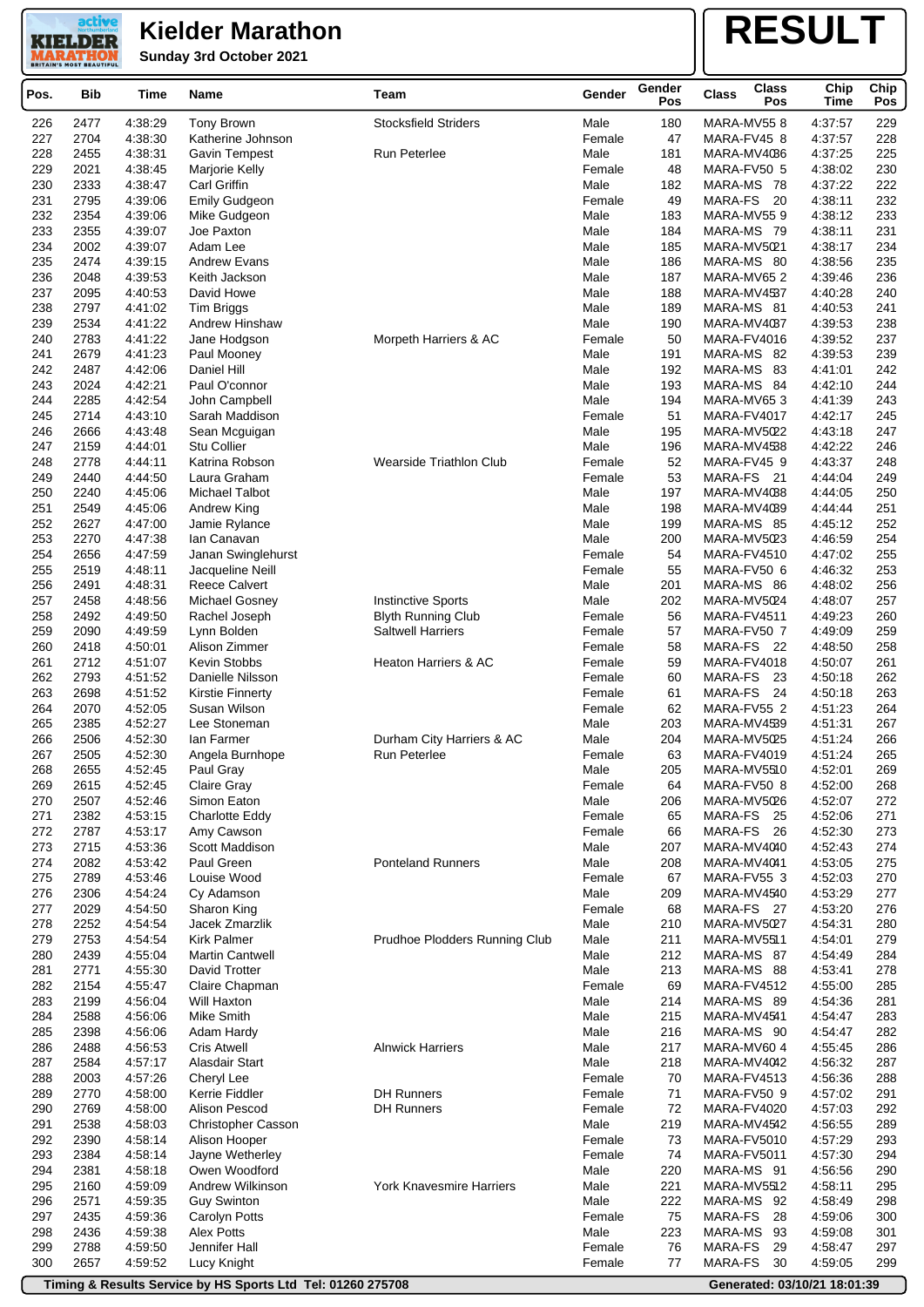**Sunday 3rd October 2021**

active **KIELDER** 

# **RESULT**

| Pos.       | Bib          | Time               | Name                                       | Team                                  | Gender           | Gender<br>Pos | <b>Class</b><br><b>Class</b><br>Pos | Chip<br>Time       | Chip<br>Pos |
|------------|--------------|--------------------|--------------------------------------------|---------------------------------------|------------------|---------------|-------------------------------------|--------------------|-------------|
| 301        | 2229         | 5:00:07            | Joe Whittington                            |                                       | Male             | 224           | MARA-MS 94                          | 4:58:26            | 296         |
| 302        | 2685         | 5:00:41            | <b>Mark Brooks</b>                         |                                       | Male             | 225           | MARA-MV4543                         | 4:59:32            | 304         |
| 303        | 2557         | 5:00:53            | Daryl Turnbull                             |                                       | Male             | 226           | MARA-MS 95                          | 4:59:15            | 303         |
| 304        | 2687         | 5:00:59            | Andrew Bullock                             | Crawley Saints & Sinners Running Club | Male             | 227           | MARA-MV4043                         | 4:59:14            | 302         |
| 305        | 2071         | 5:02:57            | Adele Lonsdale                             |                                       | Female           | 78            | MARA-FV5012                         | 5:02:37            | 307         |
| 306        | 2068         | 5:02:57            | Davina Lonsdale                            |                                       | Female           | 79            | MARA-FV55 4                         | 5:02:38            | 308         |
| 307        | 2633         | 5:03:21            | Niall Cheyne                               | <b>Swaledale Runners</b>              | Male             | 228           | MARA-MV5028                         | 5:02:49            | 309         |
| 308        | 2287         | 5:03:23            | Leanne Cass                                |                                       | Female           | 80            | MARA-FS 31                          | 5:01:40            | 305         |
| 309<br>310 | 2650<br>2497 | 5:03:52<br>5:04:02 | Andrew Fletcher                            | Ashington Hirst Running Club          | Male<br>Male     | 229<br>230    | MARA-MV4544<br>MARA-MV4545          | 5:02:35<br>5:03:03 | 306<br>310  |
| 311        | 2751         | 5:05:00            | David Asquith<br>Svetlana Kocurova         |                                       | Female           | 81            | MARA-FS 32                          | 5:04:16            | 313         |
| 312        | 2214         | 5:05:21            | Li Tang                                    |                                       | Female           | 82            | MARA-FV4021                         | 5:04:50            | 316         |
| 313        | 2344         | 5:05:21            | Elizabeth Cooper                           |                                       | Female           | 83            | MARA-FS 33                          | 5:04:12            | 312         |
| 314        | 2211         | 5:05:26            | Dominic Inman                              |                                       | Male             | 231           | MARA-MV4546                         | 5:04:11            | 311         |
| 315        | 2378         | 5:05:37            | Nerys James                                |                                       | Female           | 84            | MARA-FV4514                         | 5:04:44            | 315         |
| 316        | 2009         | 5:05:46            | Olivia Willis                              |                                       | Female           | 85            | MARA-FV4022                         | 5:05:31            | 319         |
| 317        | 2640         | 5:06:10            | Jonathan Mills                             |                                       | Male             | 232           | MARA-MV4547                         | 5:04:30            | 314         |
| 318        | 2630         | 5:06:39            | Graham Mather                              |                                       | Male             | 233           | MARA-MV5029                         | 5:06:02            | 320         |
| 319        | 2115         | 5:06:44            | Allan Price                                | Harmeny AC                            | Male             | 234           | MARA-MV60 5                         | 5:05:30            | 318         |
| 320        | 2517         | 5:07:00            | Lorna Davenport                            |                                       | Female           | 86            | MARA-FV5013                         | 5:05:22<br>5:06:05 | 317<br>321  |
| 321<br>322 | 2610<br>2238 | 5:07:12<br>5:07:13 | Maggie Hawksworth<br>Sarah-louise Matthews | <b>Ackworth Road Runners</b>          | Female<br>Female | 87<br>88      | MARA-FV55 5<br>MARA-FS<br>- 34      | 5:06:35            | 322         |
| 323        | 2338         | 5:07:28            | Sammy Craig                                |                                       | Male             | 235           | MARA-MS 96                          | 5:07:02            | 324         |
| 324        | 2456         | 5:07:28            | Sammy Craig                                |                                       | Male             | 236           | MARA-MV5080                         | 5:07:02            | 323         |
| 325        | 2176         | 5:08:06            | William Wood                               |                                       | Male             | 237           | MARA-MV65 4                         | 5:07:45            | 328         |
| 326        | 2493         | 5:08:11            | <b>Chantelle Steinbeck</b>                 |                                       | Female           | 89            | MARA-FS<br>- 35                     | 5:07:28            | 327         |
| 327        | 2232         | 5:08:35            | James Hammersley                           |                                       | Male             | 238           | MARA-MV4548                         | 5:07:14            | 325         |
| 328        | 2419         | 5:08:53            | Paul Gurteen                               |                                       | Male             | 239           | MARA-MV5031                         | 5:07:14            | 326         |
| 329        | 2535         | 5:09:09            | <b>Katherine Forbes</b>                    |                                       | Female           | 90            | MARA-FS<br>- 36                     | 5:08:22            | 331         |
| 330        | 2099         | 5:09:09            | Alison Robinson                            |                                       | Female           | 91            | MARA-FV4515                         | 5:08:05            | 329         |
| 331        | 2043         | 5:09:10            | Kay Thompson                               | Newburn Running Club                  | Female           | 92            | MARA-FV4516                         | 5:08:06            | 330         |
| 332        | 2664         | 5:09:21            | Shane Harris                               | <b>Blackhill Bounders</b>             | Male             | 240           | MARA-MV5032                         | 5:08:26            | 332         |
| 333        | 2709         | 5:09:48            | Darren Elliott                             |                                       | Male             | 241           | MARA-MS 97                          | 5:08:47            | 334         |
| 334<br>335 | 2138<br>2388 | 5:09:54<br>5:09:54 | Morgan Grieve<br>Jill Robson               | <b>Teviotdale Harriers</b>            | Female<br>Female | 93<br>94      | MARA-FS<br>37<br>MARA-FS<br>38      | 5:09:54<br>5:08:29 | 340<br>333  |
| 336        | 2720         | 5:09:58            | Tom Donaldson                              |                                       | Male             | 242           | MARA-MS 98                          | 5:09:24            | 337         |
| 337        | 2520         | 5:10:23            | Mike Wood                                  |                                       | Male             | 243           | MARA-MV5033                         | 5:08:56            | 335         |
| 338        | 2539         | 5:10:24            | <b>Rich Roberts</b>                        |                                       | Male             | 244           | MARA-MV5513                         | 5:08:58            | 336         |
| 339        | 2502         | 5:10:26            | Donal Collins                              |                                       | Male             | 245           | MARA-MS 99                          | 5:09:32            | 338         |
| 340        | 2463         | 5:10:40            | Andrew Young                               |                                       | Male             | 246           | MARA-MV4549                         | 5:09:38            | 339         |
| 341        | 2792         | 5:11:05            | Imran Khaliq                               |                                       | Male             | 247           | MARA-MS 100                         | 5:10:56            | 344         |
| 342        | 2202         | 5:11:20            | Sid Astbury                                |                                       | Male             | 248           | MARA-MV70 1                         | 5:10:47            | 342         |
| 343        | 2466         | 5:11:20            | Sean Coffey                                |                                       | Male             | 249           | MARA-MV4550                         | 5:10:47            | 343         |
| 344        | 2142         | 5:11:20<br>5:11:38 | Darren Black                               |                                       | Male             | 250           | MARA-MV4551                         | 5:10:47            | 341         |
| 345<br>346 | 2127<br>2353 | 5:11:39            | Vikki Ashton<br>Paul Arnott                |                                       | Female<br>Male   | 95<br>251     | MARA-FS 39<br>MARA-MV5084           | 5:11:15<br>5:11:15 | 346<br>347  |
| 347        | 2711         | 5:12:15            | Rachel Young                               |                                       | Female           | 96            | MARA-FV4023                         | 5:10:58            | 345         |
| 348        | 2703         | 5:12:53            | Lorena Dobinson                            |                                       | Female           | 97            | MARA-FV5014                         | 5:11:29            | 348         |
| 349        | 2708         | 5:13:24            | Alan Thornburrow                           |                                       | Male             | 252           | MARA-MV4044                         | 5:12:46            | 349         |
| 350        | 2406         | 5:14:00            | Sally Jameson                              |                                       | Female           | 98            | MARA-FV4024                         | 5:12:50            | 350         |
| 351        | 2613         | 5:14:15            | Chris Mcgurk                               |                                       | Male             | 253           | MARA-MS 101                         | 5:13:35            | 351         |
| 352        | 2612         | 5:14:15            | Clare Mahon                                |                                       | Female           | 99            | MARA-FS 40                          | 5:13:35            | 352         |
| 353        | 2395         | 5:15:00            | Chris Barker                               |                                       | Male             | 254           | MARA-MV655                          | 5:14:07            | 353         |
| 354        | 2396         | 5:15:00            | Stephen Jones                              |                                       | Male             | 255           | MARA-MV5035                         | 5:14:08            | 354         |
| 355        | 2137         | 5:15:07            | Pete Chapman                               | Heaton Harriers & AC                  | Male             | 256           | MARA-MV5086                         | 5:14:10            | 355         |
| 356        | 2039         | 5:16:16            | John Moss                                  | <b>Barnsley Harriers</b>              | Male             | 257           | MARA-MV5514                         | 5:14:40            | 356         |
| 357<br>358 | 2736<br>2233 | 5:16:16<br>5:16:23 | Jack Falcus<br><b>Claire Spruce</b>        |                                       | Male<br>Female   | 258<br>100    | MARA-MS 102<br>MARA-FV4025          | 5:15:07<br>5:14:59 | 358<br>357  |
| 359        | 2768         | 5:17:04            | George Colquhoun                           |                                       | Male             | 259           | MARA-MV5037                         | 5:16:25            | 360         |
| 360        | 2767         | 5:17:04            | Encsi Nadas                                |                                       | Female           | 101           | MARA-FV4517                         | 5:16:25            | 361         |
| 361        | 2484         | 5:17:26            | John Irving                                |                                       | Male             | 260           | MARA-MV5515                         | 5:16:20            | 359         |
| 362        | 2157         | 5:18:49            | Michael Clegg                              | Newburn Running Club                  | Male             | 261           | MARA-MV4045                         | 5:18:03            | 362         |
| 363        | 2693         | 5:18:49            | Simon Lynch                                | Newburn Running Club                  | Male             | 262           | MARA-MV4046                         | 5:18:04            | 363         |
| 364        | 2524         | 5:19:24            | Aileen Lambie                              |                                       | Female           | 102           | MARA-FV4518                         | 5:18:41            | 365         |
| 365        | 2585         | 5:19:24            | Jacinta Manship                            |                                       | Female           | 103           | MARA-FV5015                         | 5:18:41            | 364         |
| 366        | 2611         | 5:19:58            | Cameron Hunter                             | Ashington Hirst Running Club          | Male             | 263           | MARA-MV5038                         | 5:19:13            | 368         |
| 367        | 2546         | 5:19:58            | David Hunter                               |                                       | Male             | 264           | MARA-MV5089                         | 5:19:12            | 367         |
| 368        | 2038         | 5:19:58            | Antonia Hobbs                              | Ashington Hirst Running Club          | Female           | 104           | MARA-FV5016                         | 5:19:02            | 366         |
| 369<br>370 | 2672<br>2626 | 5:20:10<br>5:20:43 | Margaret Wilson<br>Gina Smith              |                                       | Female<br>Female | 105<br>106    | MARA-FV70 1<br>MARA-FS 41           | 5:19:16<br>5:19:23 | 369<br>370  |
| 371        | 2020         | 5:21:56            | Alan Nixon                                 |                                       | Male             | 265           | MARA-MV5516                         | 5:21:05            | 371         |
| 372        | 2596         | 5:21:57            | Mark Horey                                 |                                       | Male             | 266           | MARA-MV5040                         | 5:21:06            | 372         |
| 373        | 2600         | 5:22:54            | Christiane James                           |                                       | Female           | 107           | MARA-FV60 1                         | 5:21:51            | 376         |
| 374        | 2243         | 5:22:56            | Jenny Gaylor                               |                                       | Female           | 108           | MARA-FV5017                         | 5:21:36            | 374         |
| 375        | 2244         | 5:22:56            | Lucy Horne                                 |                                       | Female           | 109           | MARA-FV4519                         | 5:21:36            | 373         |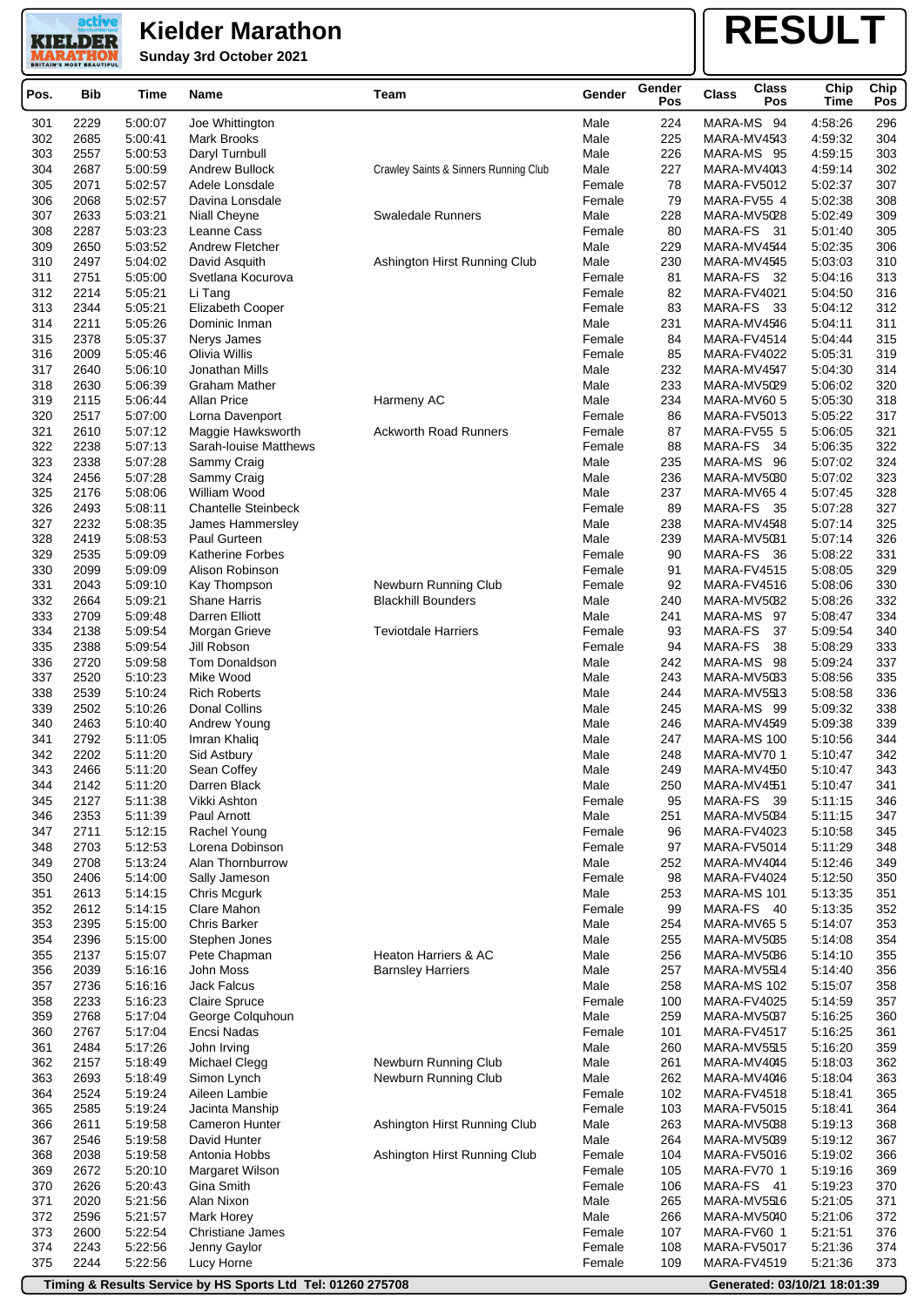**KIELDER Sunday 3rd October 2021 MARATHO** 

active

## **RESULT**

| Pos.       | <b>Bib</b>   | Time               | Name                                          | Team                            | Gender           | Gender<br>Pos | <b>Class</b><br><b>Class</b><br>Pos | Chip<br>Time       | Chip<br>Pos |
|------------|--------------|--------------------|-----------------------------------------------|---------------------------------|------------------|---------------|-------------------------------------|--------------------|-------------|
| 376        | 2264         | 5:23:15            | James Allcock                                 |                                 | Male             | 267           | MARA-MS 103                         | 5:21:53            | 377         |
| 377        | 2189         | 5:23:28            | Michelle Teasdale                             |                                 | Female           | 110           | MARA-FV55 6                         | 5:21:46            | 375         |
| 378        | 2457         | 5:24:15            | Stephen Rowland                               |                                 | Male             | 268           | MARA-MS 104                         | 5:23:26            | 378         |
| 379        | 2629         | 5:24:39            | Gillian Mcdougall                             |                                 | Female           | 111           | MARA-FV5018                         | 5:23:37            | 379         |
| 380        | 2652         | 5:24:48            | Gill Harding                                  | <b>DH Runners</b>               | Female           | 112           | MARA-FV60 2                         | 5:23:45            | 380         |
| 381        | 2689         | 5:27:08            | Linda Robson                                  |                                 | Female           | 113           | MARA-FV4520                         | 5:26:19            | 381         |
| 382        | 2619         | 5:27:18            | John Quinn                                    |                                 | Male             | 269           | MARA-MV65 6                         | 5:26:43            | 382         |
| 383<br>384 | 2725<br>2586 | 5:28:52<br>5:28:59 | <b>Robert Samuels</b><br><b>Claire Turner</b> |                                 | Male<br>Female   | 270<br>114    | MARA-MV4047                         | 5:27:39<br>5:28:00 | 383<br>384  |
| 385        | 2247         | 5:29:16            | <b>Paul Lister</b>                            |                                 | Male             | 271           | MARA-FV4026<br>MARA-MV60 6          | 5:28:55            | 386         |
| 386        | 2670         | 5:29:31            | <b>Frances Shotton</b>                        |                                 | Female           | 115           | MARA-FV4521                         | 5:28:24            | 385         |
| 387        | 2713         | 5:30:06            | <b>Kris Brewes</b>                            |                                 | Male             | 272           | MARA-MS 105                         | 5:29:05            | 387         |
| 388        | 2697         | 5:30:40            | Pauline Ballantyne                            |                                 | Female           | 116           | MARA-FV55 7                         | 5:29:49            | 389         |
| 389        | 2065         | 5:31:00            | Liz Wilson                                    |                                 | Female           | 117           | MARA-FV4027                         | 5:29:50            | 390         |
| 390        | 2469         | 5:31:01            | Emily Cordon                                  |                                 | Female           | 118           | MARA-FV4028                         | 5:29:50            | 391         |
| 391        | 2066         | 5:31:01            | Helen Allen                                   |                                 | Female           | 119           | MARA-FV4029                         | 5:29:50            | 392         |
| 392        | 2258         | 5:31:10            | <b>Terry Parr</b>                             |                                 | Male             | 273           | MARA-MV65 7                         | 5:29:39            | 388         |
| 393        | 2688         | 5:33:49            | <b>Chris Bullock</b>                          |                                 | Female           | 120           | <b>MARA-FV4030</b>                  | 5:32:05            | 393         |
| 394<br>395 | 2320<br>2639 | 5:33:53<br>5:36:15 | Oliver Webster<br>Atuora Okpokam              | Vegan Runners UK                | Male<br>Female   | 274<br>121    | MARA-MV4048<br>MARA-FV5019          | 5:32:07<br>5:34:30 | 394<br>395  |
| 396        | 2069         | 5:36:15            | Steffen Haugk                                 | Vegan Runners UK                | Male             | 275           | MARA-MV5517                         | 5:34:31            | 396         |
| 397        | 2046         | 5:36:23            | Amanda Kennon                                 |                                 | Female           | 122           | MARA-FV4031                         | 5:35:18            | 397         |
| 398        | 2044         | 5:37:24            | <b>Tina Mciver</b>                            | Newburn Running Club            | Female           | 123           | MARA-FV65 1                         | 5:36:19            | 400         |
| 399        | 2663         | 5:37:33            | Andy sj Lie                                   |                                 | Male             | 276           | MARA-MV60 7                         | 5:36:03            | 398         |
| 400        | 2684         | 5:37:34            | Paul Samat                                    | North East Veterans AC          | Male             | 277           | MARA-MV5518                         | 5:36:04            | 399         |
| 401        | 2739         | 5:39:21            | Sean Bloomfield                               |                                 | Male             | 278           | MARA-MV5041                         | 5:37:54            | 401         |
| 402        | 2423         | 5:39:21            | Gary Blakie                                   |                                 | Male             | 279           | MARA-MS 106                         | 5:38:46            | 402         |
| 403        | 2216         | 5:40:50            | Joanna Glazebrook                             |                                 | Female           | 124           | MARA-FV5020                         | 5:40:00            | 403         |
| 404        | 2786         | 5:43:05            | <b>Terry Franklin</b>                         |                                 | Male             | 280           | MARA-MV4049                         | 5:41:50            | 404         |
| 405        | 2025         | 5:43:19            | Daniel Saxon                                  |                                 | Male             | 281           | MARA-MS 107                         | 5:41:56            | 405         |
| 406<br>407 | 2111<br>2694 | 5:43:39<br>5:44:21 | Julie Shalloe<br>Michael Butler               |                                 | Female<br>Male   | 125<br>282    | MARA-FV55 8<br>MARA-MS 108          | 5:42:43<br>5:43:08 | 406<br>407  |
| 408        | 2609         | 5:45:09            | Catriona Stephenson                           |                                 | Female           | 126           | MARA-FS 42                          | 5:44:26            | 410         |
| 409        | 2291         | 5:45:13            | Lisa Edmondson                                |                                 | Female           | 127           | MARA-FV4522                         | 5:44:27            | 412         |
| 410        | 2773         | 5:45:17            | Anthony Daglish                               | <b>Heaton Harriers &amp; AC</b> | Male             | 283           | MARA-MS 109                         | 5:44:26            | 411         |
| 411        | 2719         | 5:45:19            | Faye Westwood                                 |                                 | Female           | 128           | MARA-FV4032                         | 5:44:31            | 413         |
| 412        | 2168         | 5:45:19            | Nigel Westwood                                |                                 | Male             | 284           | MARA-MV4552                         | 5:44:31            | 414         |
| 413        | 2310         | 5:45:47            | Helen Wakefield                               |                                 | Female           | 129           | <b>MARA-FS</b><br>43                | 5.44.54            | 415         |
| 414        | 2317         | 5:45:54            | Jenn Bradley                                  |                                 | Female           | 130           | MARA-FS<br>44                       | 5:44:24            | 408         |
| 415        | 2791         | 5:45:54            | Amy Risker                                    |                                 | Female           | 131           | MARA-FS<br>45                       | 5:44:25            | 409         |
| 416<br>417 | 2599<br>2724 | 5:46:36            | Thomas Duffy<br>Louise Davis                  |                                 | Male             | 285<br>132    | MARA-MS 110<br>MARA-FS<br>- 46      | 5:45:38<br>5:45:21 | 418<br>417  |
| 418        | 2091         | 5:46:39<br>5:46:54 | Carole Keighley                               | Airecentre Pacers RC            | Female<br>Female | 133           | MARA-FV60 3                         | 5:46:09            | 419         |
| 419        | 2447         | 5:47:02            | lan Trotter                                   |                                 | Male             | 286           | MARA-MV60 8                         | 5:45:10            | 416         |
| 420        | 2103         | 5:47:45            | John Mallon                                   | <b>Blyth Running Club</b>       | Male             | 287           | MARA-MV658                          | 5:47:25            | 420         |
| 421        | 2500         | 5:49:37            | Angela Dixon                                  |                                 | Female           | 134           | MARA-FV4033                         | 5:49:10            | 421         |
| 422        | 2499         | 5:49:37            | Lee Dixon                                     |                                 | Male             | 288           | MARA-MV4553                         | 5:49:10            | 422         |
| 423        | 2577         | 5:50:23            | <b>Tony Allen</b>                             |                                 | Male             | 289           | MARA-MV5519                         | 5:50:16            | 423         |
| 424        | 2014         | 5:52:14            | Gemma Eddy                                    |                                 | Female           | 135           | MARA-FS 47                          | 5:51:18            | 424         |
| 425        | 2647         | 5:53:38            | Laura Grundy                                  | <b>Yorkshire Wolds Runners</b>  | Female           | 136           | MARA-FV5021                         | 5:51:55            | 425         |
| 426        | 2284         | 5:53:56            | Alex Gordon                                   |                                 | Male             | 290           | MARA-MS 111                         | 5:53:06            | 426         |
| 427<br>428 | 2438<br>2429 | 5:54:14<br>5:56:54 | Corrinne Dockwray<br><b>Elaine Noakes</b>     | Team Coco                       | Female<br>Female | 137<br>138    | MARA-FV4523<br>MARA-FV4524          | 5:53:11<br>5:55:29 | 427<br>429  |
| 429        | 2136         | 5:56:54            | Jane Dowsett                                  |                                 | Female           | 139           | MARA-FV5022                         | 5:55:28            | 428         |
| 430        | 2212         | 5:57:51            | <b>Robert Hamilton</b>                        |                                 | Male             | 291           | MARA-MV4554                         | 5:57:03            | 430         |
| 431        | 2377         | 5:58:37            | <b>Felicity Richardson</b>                    |                                 | Female           | 140           | MARA-FV4034                         | 5:57:05            | 431         |
| 432        | 2120         | 5:59:29            | Andrew Curran                                 |                                 | Male             | 292           | MARA-MS 112                         | 5:58:05            | 432         |
| 433        | 2125         | 5:59:31            | <b>Andrew Collins</b>                         |                                 | Male             | 293           | MARA-MV4050                         | 5:58:07            | 433         |
| 434        | 2631         | 6:03:05            | Julie Taylorson                               | Run Peterlee                    | Female           | 141           | MARA-FV60 4                         | 6:01:49            | 434         |
| 435        | 2624         | 6:03:52            | Leanne Conway-wilcox                          |                                 | Female           | 142           | MARA-FS 48                          | 6:03:01            | 435         |
| 436        | 2636         | 6:07:35            | Katy Hubbard                                  |                                 | Female           | 143           | MARA-FV4525                         | 6:05:58            | 436         |
| 437        | 2373         | 6:09:24            | <b>Gwenllian Parry</b>                        |                                 | Female           | 144           | MARA-FV5023                         | 6:08:32            | 438         |
| 438<br>439 | 2486<br>2592 | 6:10:11<br>6:11:21 | <b>Rachel Murray</b><br>Anna Dickson          |                                 | Female<br>Female | 145<br>146    | MARA-FS 49<br>MARA-FV5024           | 6:08:30<br>6:09:44 | 437<br>440  |
| 440        | 2300         | 6:11:21            | Suzanne Tunmore                               |                                 | Female           | 147           | MARA-FS 50                          | 6:09:43            | 439         |
| 441        | 2625         | 6:13:13            | <b>Claire Smithard</b>                        |                                 | Female           | 148           | MARA-FV5025                         | 6:12:19            | 441         |
| 442        | 2421         | 6:15:51            | Sean Bell                                     |                                 | Male             | 294           | MARA-MS 113                         | 6:14:24            | 442         |
| 443        | 2554         | 6:20:27            | Ken Brewes                                    |                                 | Male             | 295           | MARA-MV60 9                         | 6:19:27            | 443         |
| 444        | 2442         | 6:21:41            | Kamila Wojciechowska                          |                                 | Female           | 149           | MARA-FS 51                          | 6:19:59            | 444         |
| 445        | 2433         | 6:22:13            | Catherine Burbage                             |                                 | Female           | 150           | MARA-FV55 9                         | 6:20:50            | 445         |
| 446        | 2367         | 6:25:13            | Jennifer Wealleans                            |                                 | Female           | 151           | MARA-FV4526                         | 6:24:07            | 449         |
| 447        | 2135         | 6:25:15            | Kandis Watson                                 |                                 | Female           | 152           | MARA-FS<br>52                       | 6:23:46            | 447         |
| 448<br>449 | 2365<br>2368 | 6:25:16<br>6:25:16 | Sarah Nessworthy<br><b>Hayley Glendinning</b> |                                 | Female<br>Female | 153<br>154    | MARA-FS<br>53<br>54<br>MARA-FS      | 6:23:46<br>6:23:46 | 448<br>446  |
| 450        | 2134         | 6:25:17            | <b>Helen Davison</b>                          |                                 | Female           | 155           | MARA-FS<br>55                       | 6:24:11            | 450         |
|            |              |                    |                                               |                                 |                  |               |                                     |                    |             |